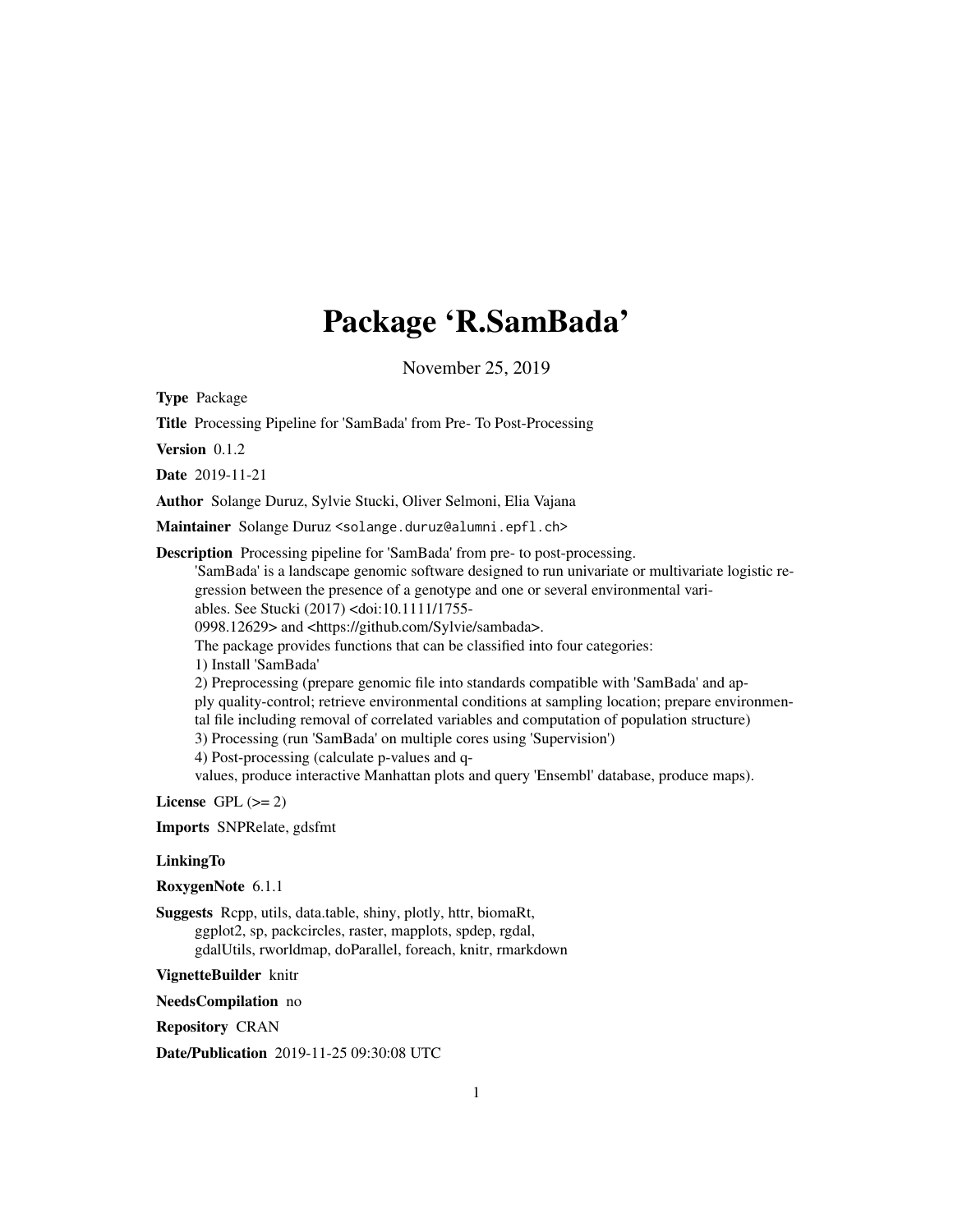### <span id="page-1-0"></span>R topics documented:

| Index |  |
|-------|--|

|  | R.SamBada-package |  |  |  |
|--|-------------------|--|--|--|
|--|-------------------|--|--|--|

R.SamBada-package *R.SamBada: A package for running samBada within R with pipeline from pre to post-processing*

#### Description

The R.SamBada package provides functions that can be classified into four categories: Install sam-Bada, Preprocessing, Running samBada and Post-processing.

#### Install samBada functions

You can download samBada (if not already on your computer) from GitHub using the function [downloadSambada](#page-4-1)

#### Preprocessing functions

The Preprocessing functions contain three functions:

- [prepareGeno](#page-13-1): translate genomic file to samBada's input file while applying genomic filters
- [setLocation](#page-18-1): opens local web page with interactive map to assign sample location
- [createEnv](#page-2-1): create your environmental file from file location from local raster or global worldclim database
- [prepareEnv](#page-10-1): reduce environmental file with correlated variables and analyse population structure

#### Running samBada function

To run samBada, you will want to use the function: [sambadaParallel](#page-16-1)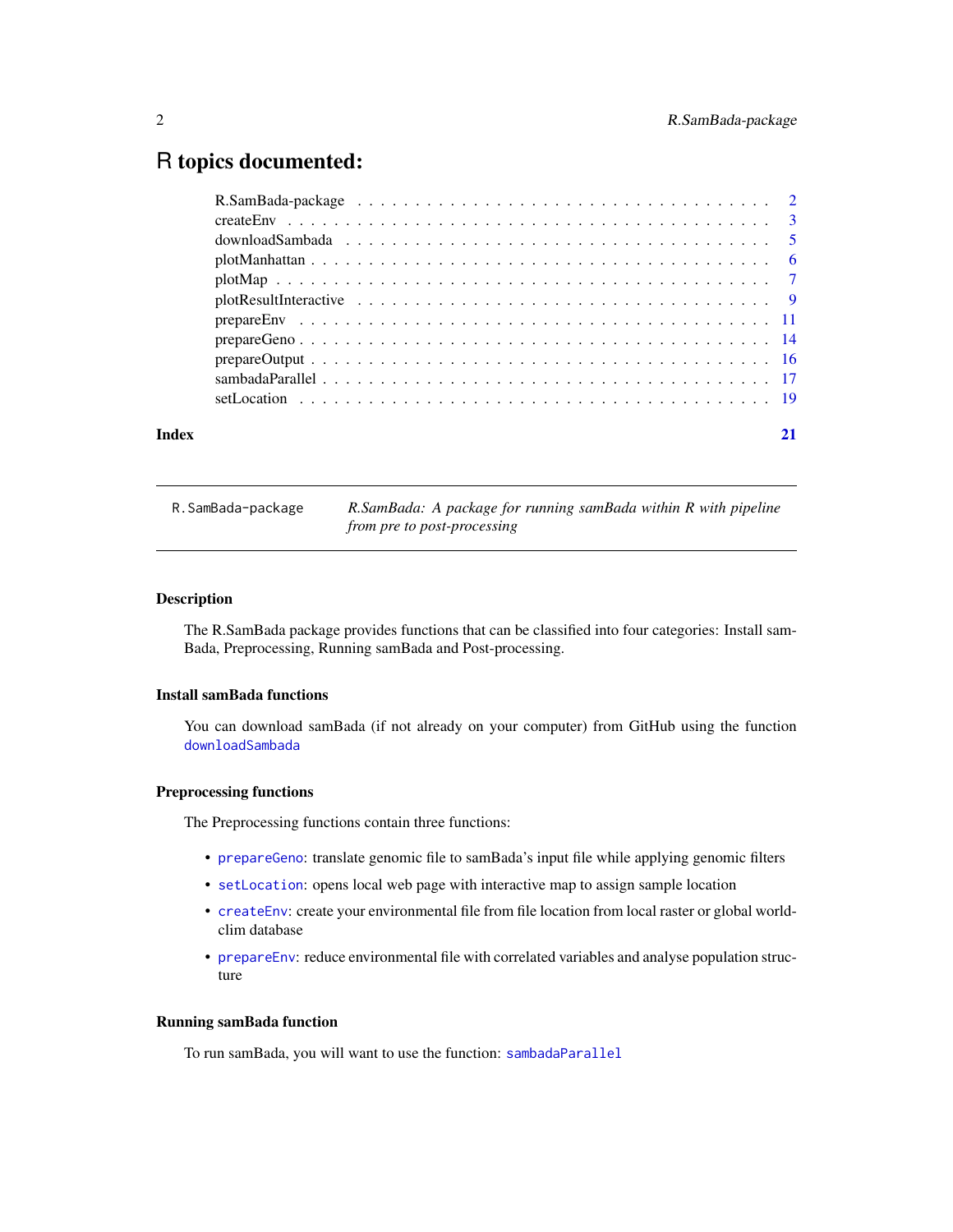#### <span id="page-2-0"></span>createEnv 3

#### Postprocessing functions

The Postprocessing functions contain three functions:

- [prepareOutput](#page-15-1): calculate p and q-values from samBada output and retrieve SNP position for manhattan plots
- [plotManhattan](#page-5-1): create a manhattan plot of one or several environmental variables
- [plotResultInteractive](#page-8-1): start an interactive local web page to query a manhattan plot with maps, plots and ensembl query result
- [plotMap](#page-6-1): create a map of marker, population structure or environmental variable distribution

<span id="page-2-1"></span>

| createEnv | Create env file from raster file(s) and/or global database present in the |
|-----------|---------------------------------------------------------------------------|
|           | raster r package                                                          |

#### Description

Create env file as an input for SamBada (it is recommended to run prepare\_env function before running samBada) raster file(s) and/or global database present in the raster r package

#### Usage

```
createEnv(locationFileName, outputFile, x = NULL, y = NULL,
  locationProj = NULL, separator = ",", worldclim = TRUE,
  resWC = 0.5, srtm = FALSE, saveDownload, rasterName = NULL,
  rasterProj = NULL, directory = FALSE, interactiveChecks,
  verbose = TRUE)
```
#### Arguments

locationFileName

|                           | char Name of the file containing location of individuals. Must be in the active<br>directory. Supported extension are .csv, .shp. All columns present in this file<br>will also be present in the output file. |
|---------------------------|----------------------------------------------------------------------------------------------------------------------------------------------------------------------------------------------------------------|
| outputFile                | char Name of the output file. Must have a .csv extension.                                                                                                                                                      |
| $\boldsymbol{\mathsf{x}}$ | char Name of the x (or longitude if not projected coordinate system) column in<br>the location FileName. Required if location FileName extension is .csv                                                       |
| y                         | char Name of the y (or latitude if not projected coordinate system) column in<br>the locationFileName. Required if locationFileName extension is .csv                                                          |
| locationProj              | integer Coordinate system EPSG code of the location FileName. If location FileName<br>is already georeferenced, this argument will be skipped. Required if location FileName<br>extension is csv.              |
| separator                 | char The separator used to separate columns in your location FileName                                                                                                                                          |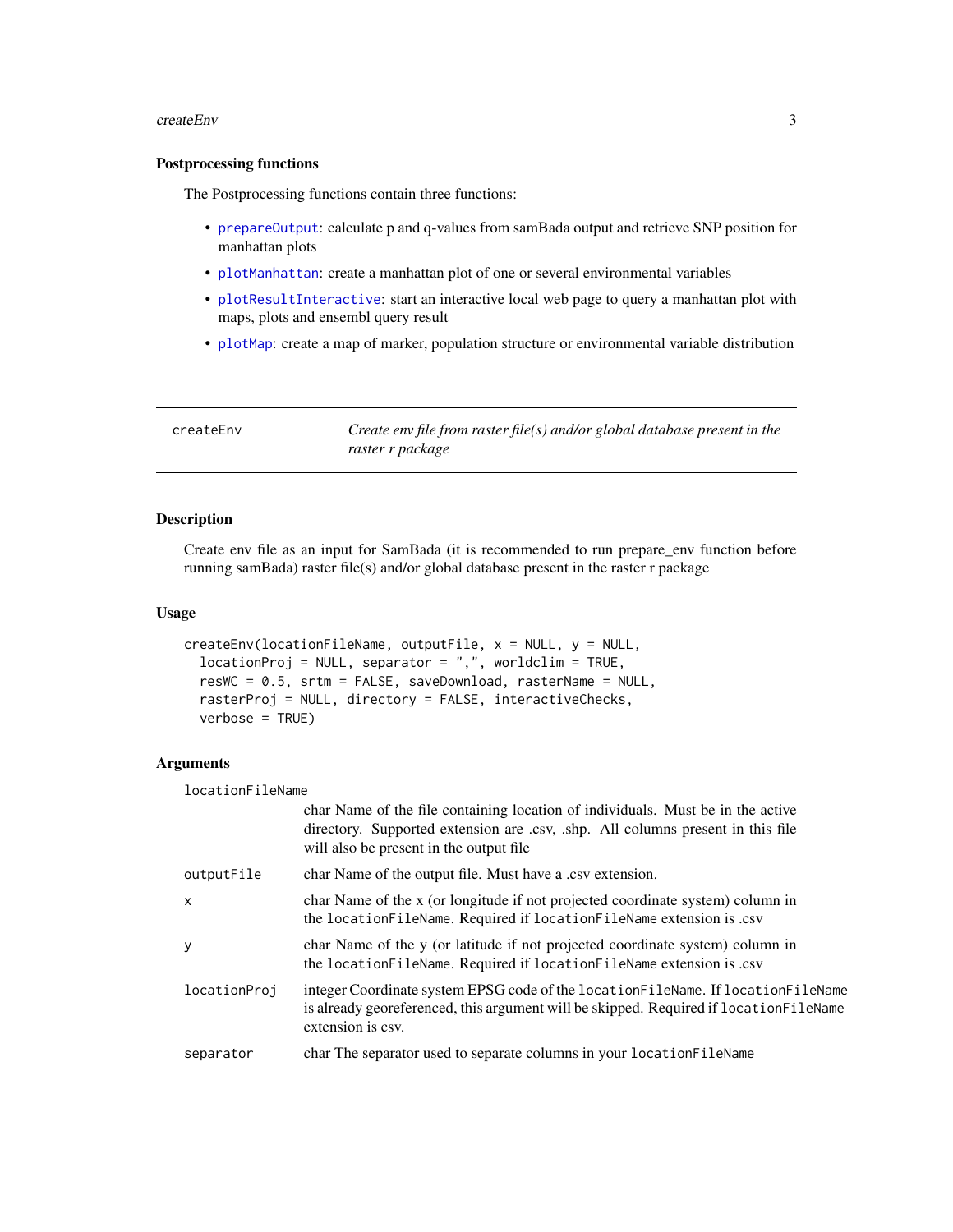| logical If TRUE worldclim bio, tmin, tmax and prec variables will be down-<br>loaded at a resolution of 0.5 minutes of degree (the finest resolution). Rely rgdal<br>and gdalUtils R package to merge the tiles. The downloaded tiles will be stored<br>in the (new) wc0.5 directory of the active directory                                                                                                                 |  |  |
|------------------------------------------------------------------------------------------------------------------------------------------------------------------------------------------------------------------------------------------------------------------------------------------------------------------------------------------------------------------------------------------------------------------------------|--|--|
| double The resolution at which to download the worldclim tiles. Must be one of<br>0.5, 2.5, 5, and 10 (minutes of degree). See argument res of raster:: getData.                                                                                                                                                                                                                                                             |  |  |
| logical If TRUE the SRTM (altitude) variables will be downloaded at a resolu-<br>tion  Rely rgdal and gdalUtils R package to merge the tiles. The downloaded<br>tiles will be stored in the (new) wc0.5 directory of the active directory                                                                                                                                                                                    |  |  |
| logical If TRUE (and if worldclim or srtm is TRUE), the tiles downloaded from<br>global databases will be saved in a non-temporary directory. We recommend<br>setting this parameter to true so that rasters can be used later (post-processing).<br>If worldclim and srtm are FALSE, either value (TRUE/FALSE) will have no<br>effect                                                                                       |  |  |
| char or list Name or list of name of raster files to import. Supported format are<br>the one of raster package. If directory is TRUE then the path to the directory.<br>Can be set to null if worldclim or srtm are set to TRUE.                                                                                                                                                                                             |  |  |
| integer or list of integer Coordinate system EPSG code of the rasterlayer. If<br>rasterlayer is already georeferenced, this argument will be skipped. If rasterName<br>is a list, can be either a single number if all projections are the same or a list of<br>projection for all files if different. If directory is TRUE, can only contain one<br>number (all projections must be equal or rasters must be georeferenced) |  |  |
| logical If true, all .tif, .gtiff, .img, .sdat, . present in rasterName will be loaded                                                                                                                                                                                                                                                                                                                                       |  |  |
| interactiveChecks                                                                                                                                                                                                                                                                                                                                                                                                            |  |  |
| logical If TRUE, shows loaded rasters and point locations                                                                                                                                                                                                                                                                                                                                                                    |  |  |
| logical If TRUE, indication on process will be shown                                                                                                                                                                                                                                                                                                                                                                         |  |  |
|                                                                                                                                                                                                                                                                                                                                                                                                                              |  |  |

#### Details

If you set worldclim=TRUE, then tmin10 represents the minimum temperature in October. Similarly tmax, tavg and prec refers to maximum temperature, average temperature and precipitation. The bio1-bio19 are bioclim variables are computed from these indices and are described here. Temperature are given in 10 degree C and precipitation in mm. The function always downloads the best resolution available (30 seconds for worldclim dataset and 90m for SRTM). This function requires that you define the EPSG code of your projection system. If you work with lat/long global projection, then you most probably work with WGS 84 whose EPSG is 4326.

In order to work, this function needs GDAL to be installed on your machine (requirements of the package rgdal)

#### Value

None

#### Author(s)

Solange Duruz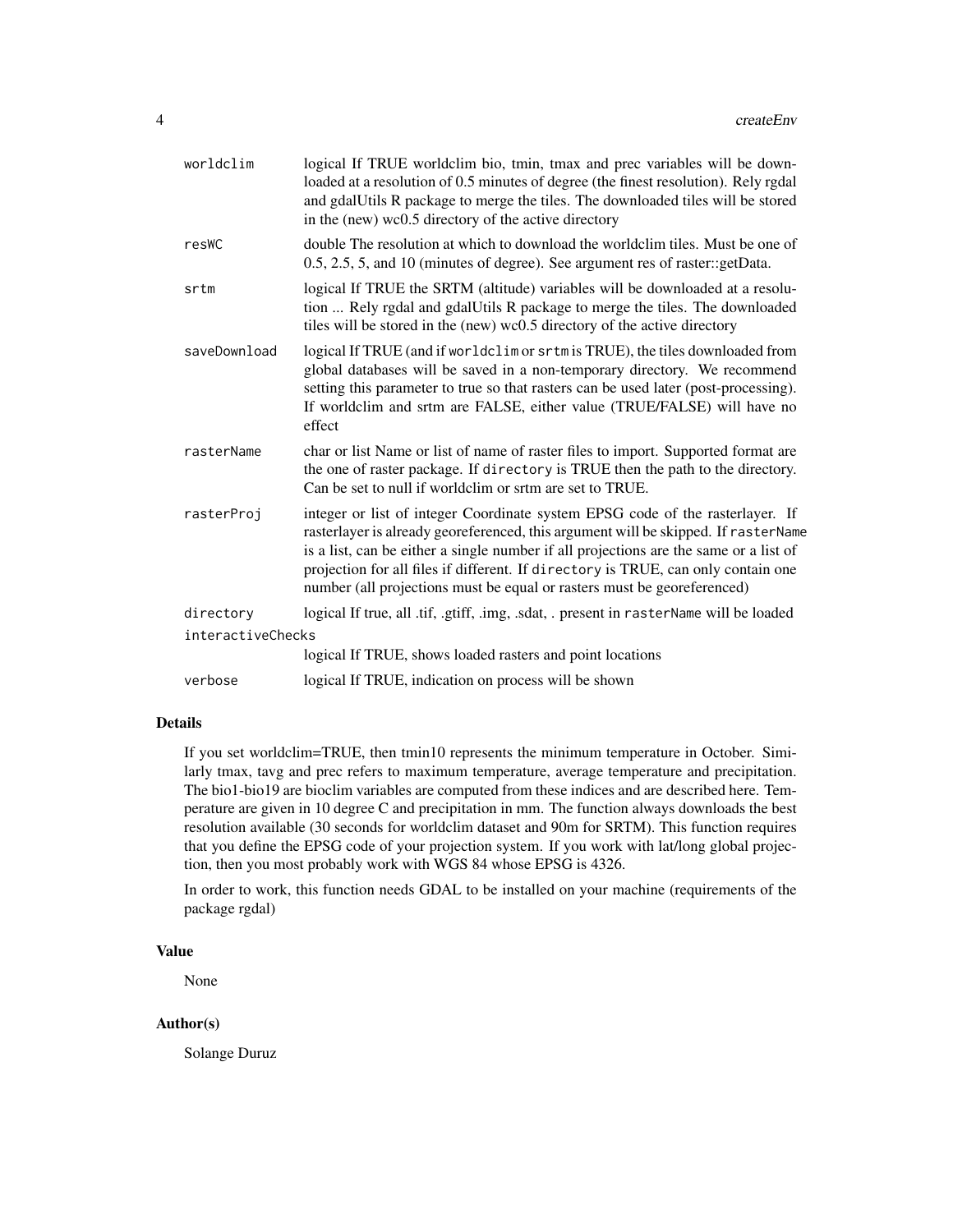#### <span id="page-4-0"></span>downloadSambada 5

#### Examples

```
## Not run:
# Worldclim download only with sample data from R.SamBada
createEnv(locationFileName=system.file("extdata", "uganda-subset.csv", package = "R.SamBada"),
    outputFile=file.path(tempdir(),'uganda-subset-env.csv'), x='longitude',y='latitude',
      locationProj=4326, worldclim=TRUE,saveDownload=FALSE,interactiveChecks=TRUE)
# Own raster (fictitious examples) + worldclim download
createEnv(rasterName=c('prec.tif','tmin.sdat'),locationFileName='MyFile.shp',
      outputFile='MyFile-env.csv', rasterProj=c(4326,21781), worldclim=TRUE,
      saveDownload=TRUE, interactiveChecks=TRUE)
## End(Not run)
```
<span id="page-4-1"></span>downloadSambada *Download samBada*

#### Description

Downloads from GitHub the version of samBada that corresponds to your OS. Unzips the folder and adds the path to the binary folder to the environmental path variable. This operation is only valid for the current R session. You must run change\_path for every new R session. Alternatively, you can manually edit your "PATH" environmental variable permanently on your OS so that it entails the path to the binaries folder of sambada (this procedure different for every OS).

#### Usage

```
downloadSambada(directory = NULL)
```
#### Arguments

directory character The directory where sambada should be downloaded. If null, downloads in a (new) folder named sambada in the active directory.

#### Details

Careful: for MacOS user, they must install GCC7. See sambadoc page 2.

#### Author(s)

Solange Duruz

```
# Downloads SamBada to temporary folder (tempdir)
downloadSambada(tempdir())
```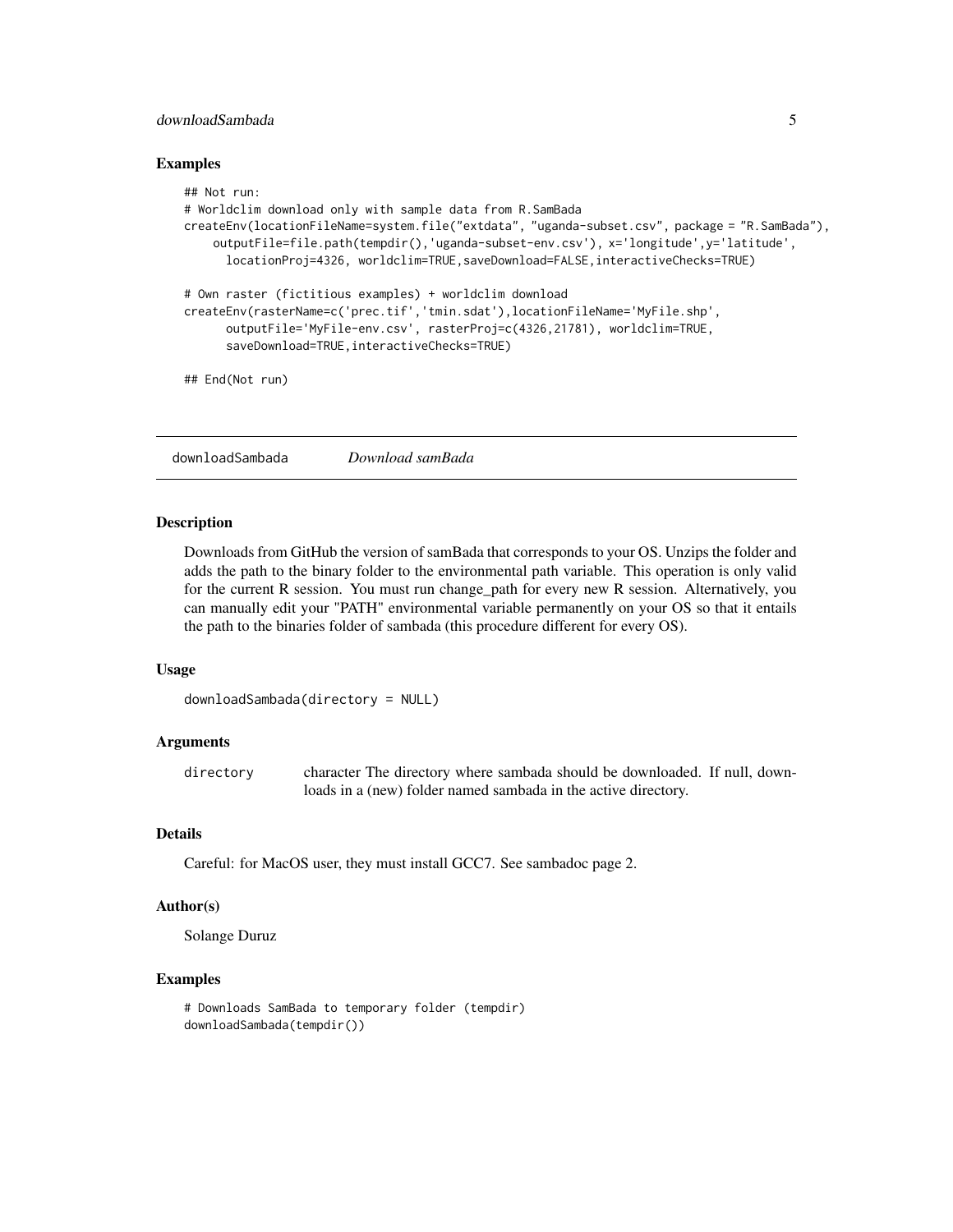<span id="page-5-1"></span><span id="page-5-0"></span>plotManhattan *Manhattan plot*

#### Description

Plot the manhattan plot for a given environmental data

#### Usage

```
plotManhattan(preparedOutput, varEnv, valueName, chromo = "all",
  saveType = NULL, threshold = NULL, highlight = NULL
```
#### Arguments

|           | prepared Output char The prepared output list from prepare_output function                                                                                                                                                                                                                                           |
|-----------|----------------------------------------------------------------------------------------------------------------------------------------------------------------------------------------------------------------------------------------------------------------------------------------------------------------------|
| varEnv    | char The name of the environmental variable one wish to study. Can be a vector<br>of char if you want to plot several varEnv at a row. If saveType is NULL, the<br>program prompts to continue. If saveType is png or pdf, several files are saved                                                                   |
| valueName | char Name of the p- or q-value one wish to plot the manhattan on. This can be<br>either pvalueG, pvalueW, qvalueG, qvalueW for G- or Waldscore respectively.                                                                                                                                                         |
| chromo    | char/integer Name or vector of name of the chromosome to investigate. If all is<br>chosen (default), all numerical chromosome will be mapped. If your sambada<br>output is large (typically if you are working with more than 50K genomic file),<br>you should probably map a subset of your dataset (e.g. chromo=1) |
| saveType  | char One of NULL, 'png' or 'pdf'. If NULL is set, the plot will be shown in the<br>R plotting window. Otherwise, it will be saved in the specified format in your<br>working directory with the name 'manhattan-' followed by varEnv.                                                                                |
| threshold | double A digit number indicating a value to draw a threshold line                                                                                                                                                                                                                                                    |
| highlight | char Name of the genotype to highlight in red on plot (should be SNPName_Genotype<br>e.g. 'ARS-BFGL-NGS-106879 $AA$ ')                                                                                                                                                                                               |

#### Value

The last plot object (if several varEnv are specified, only the last one is returned)

#### Author(s)

Solange Duruz

```
# Example with data from the package
# First copy needed files into the temporary directory
file.copy(system.file("extdata", "uganda-subset-mol-Out-2.csv", package = "R.SamBada"),
    file.path(tempdir(),'uganda-subset-mol-Out-2.csv'), overwrite=TRUE)
file.copy(system.file("extdata", "uganda-subset-mol-storey.csv", package = "R.SamBada"),
```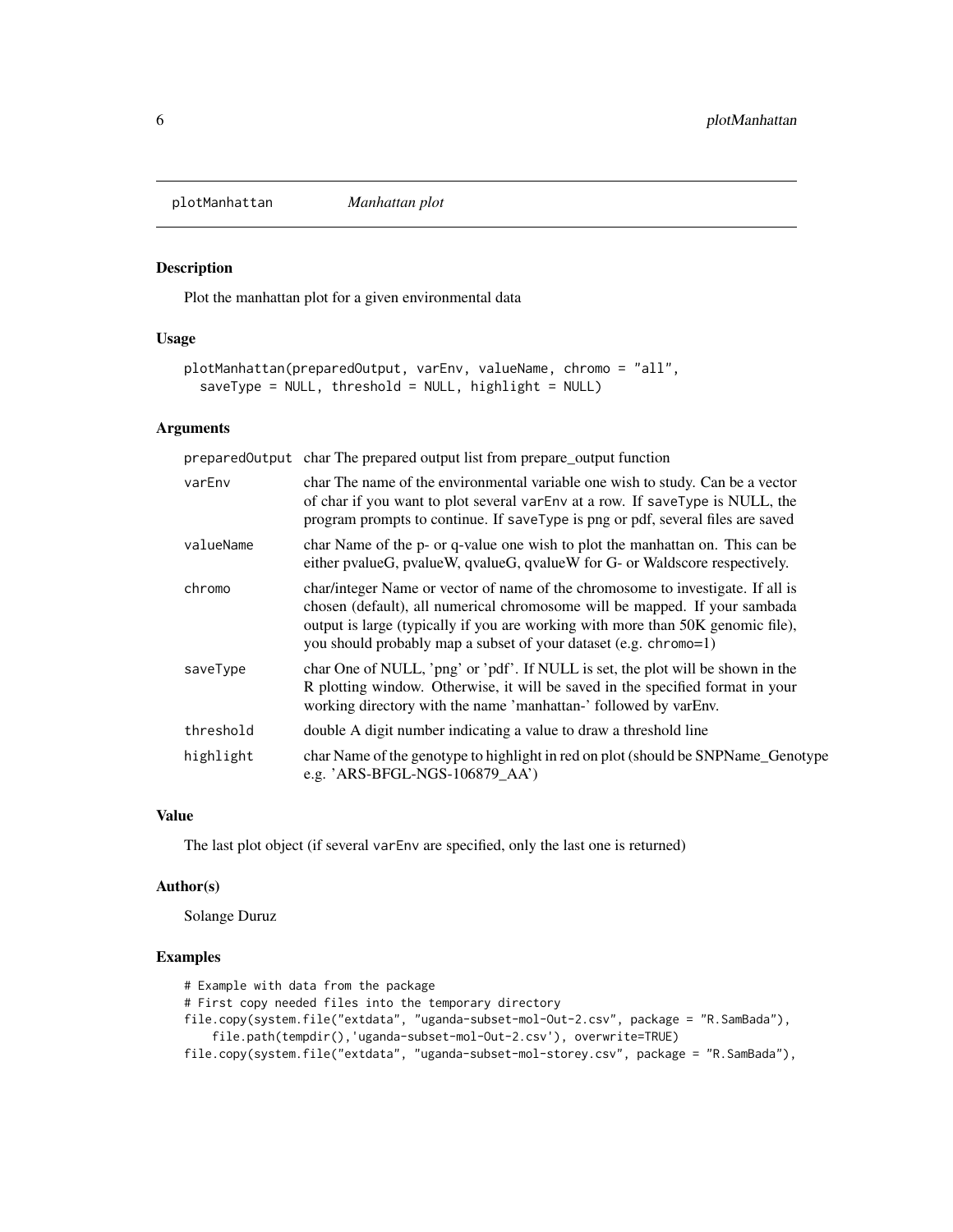#### <span id="page-6-0"></span>plotMap 2008 and 2008 and 2008 and 2008 and 2008 and 2008 and 2008 and 2008 and 2008 and 2008 and 2008 and 20

```
file.path(tempdir(),'uganda-subset-mol-storey.csv'), overwrite=TRUE)
if(Sys.info()['sysname']=='Windows'){
 file.copy(system.file("extdata", "uganda-subset-mol_windows.gds", package = "R.SamBada"),
     file.path(tempdir(),'uganda-subset-mol.gds'), overwrite=TRUE) #If you run Windows
} else {
 file.copy(system.file("extdata", "uganda-subset-mol_unix.gds", package = "R.SamBada"),
     file.path(tempdir(),'uganda-subset-mol.gds'), overwrite=TRUE) #If you run Unix
}
# Run prepareOutput
prep=prepareOutput(file.path(tempdir(),'uganda-subset-mol'),2,popStr=TRUE,
     interactiveChecks=FALSE)
###################
# Run plotManhattan
###################
plotManhattan(prep, c('bio1'),chromo='all',valueName='pvalueG')
# Example with several environmental variables
plotManhattan(prep,c('bio1','bio2'),'pvalueG')
```
<span id="page-6-1"></span>

plotMap *Plotting of maps*

#### Description

Plots several kinds of maps (environmental variable distribution, population structure, marker absence or presence, autocorrelation of marker). Unlike [plotResultInteractive](#page-8-1), the resulting maps are non-interactive. The function can handle several marker/variables at once and create separate output files.

#### Usage

```
plotMap(envFile, x, y, locationProj, popStrCol, gdsFile, markerName,
 mapType, varEnvName, SAMethod = NULL, SAThreshold = NULL,
  saveType = NULL, rasterName = NULL, simultaneous = FALSE)
```

| envFile      | char The file containing the input environmental variable of sambada.                                                                                                                         |
|--------------|-----------------------------------------------------------------------------------------------------------------------------------------------------------------------------------------------|
| X            | char The name of the column corresponding to the x-coordinate in the envFile.<br>Can be set to null if unknown, in this case the maps will not be available                                   |
| У            | char The name of the column corresponding to the y-coordinate in the env file.<br>Can be set to null if $x$ is null.                                                                          |
| locationProj | integer EPSG code of the geographical projection in the envFile                                                                                                                               |
| popStrCol    | char The name or vector of name of column(s) in envFile describing population<br>structure. If provided, additional layers on the map will be available representing<br>population structure. |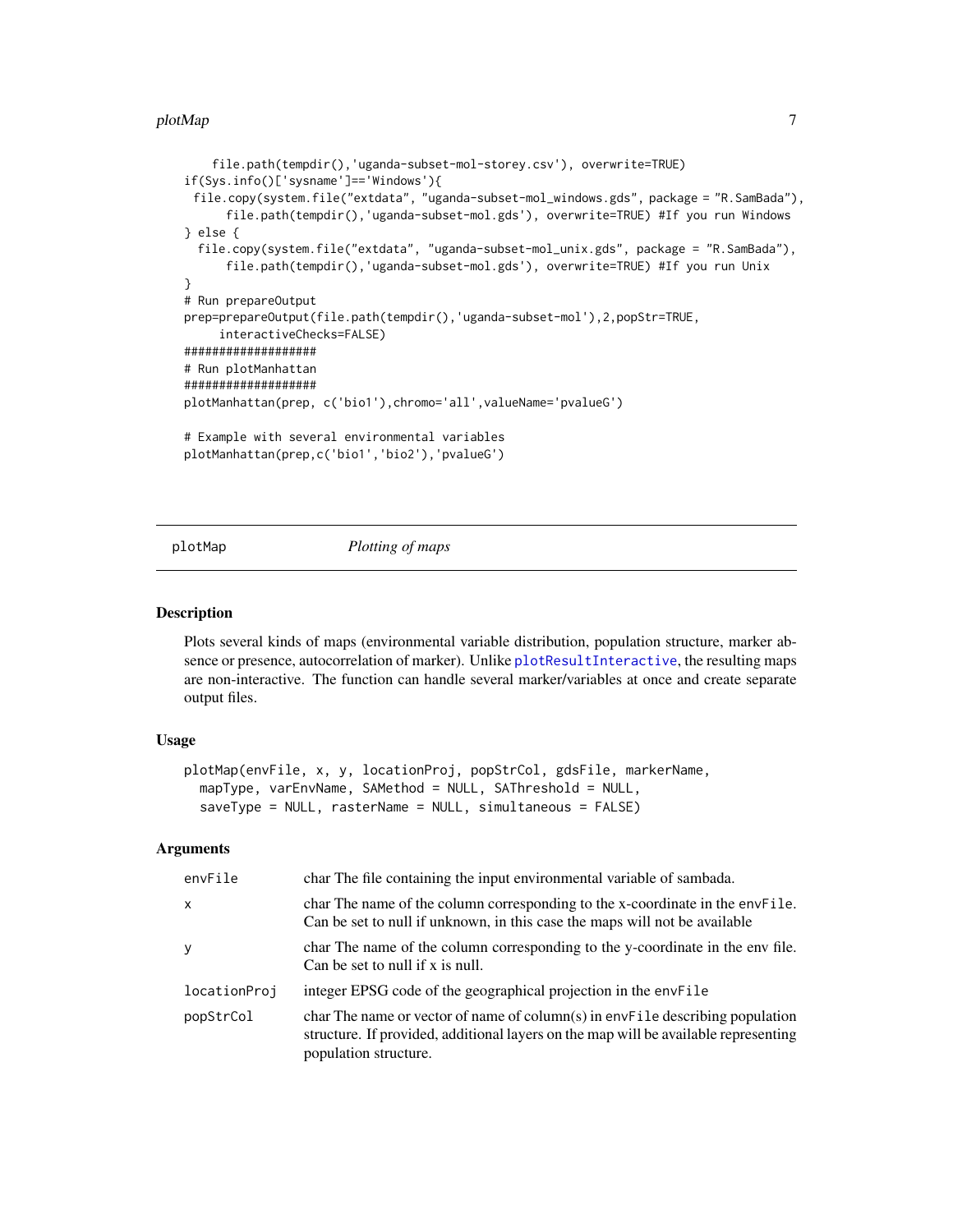| gdsFile      | char The GDS file created in the preprocessing of sambada. If null, will try with<br>envFile(without-env.csv) and .gds                                                                                                                                                                                                                                                                                                                                                                                                                                                                                                     |
|--------------|----------------------------------------------------------------------------------------------------------------------------------------------------------------------------------------------------------------------------------------------------------------------------------------------------------------------------------------------------------------------------------------------------------------------------------------------------------------------------------------------------------------------------------------------------------------------------------------------------------------------------|
| markerName   | name of the marker to be plotter if mapType is 'marker' or 'AS'. markerName can<br>be found in preparedOutput\$sambadaOutput[,"] where preparedOutput would<br>be the result of the function prepareOutput                                                                                                                                                                                                                                                                                                                                                                                                                 |
| mapType      | char A string or vector of string containing one or several of 'marker' (pres-<br>ence/absence of marker), 'env' (environmental variable distribution), 'popStr'<br>(population variable on continuous scale), 'popPieChart' (belonging to a popu-<br>lation in pie charts), 'AS' (autocorrelation of the marker). Note that the back-<br>ground of all maps, if found, will be the raster of the environmental variable.<br>Thus the 'env' mapType is preferred when no raster is provided. For the 'AS'<br>type, it is calculated on the fly for the markers provided and not the one possibly<br>calculated by sambada. |
| varEnvName   | char Name of the environmental variable. If a raster of the variable is located in<br>your working directory, you can provide varEnvName even for mapType such as<br>'marker' or 'AS'. The function will scan the folder of your working directory<br>for raster with the same name as varEnvName (and commonly used extension<br>for raster) and put it as background.                                                                                                                                                                                                                                                    |
| SAMethod     | char If mapType contains 'AS', then you must specify the method for setting the<br>weights of neighbours. Can be one of 'knn' (k-nearest neighbours) or 'distance'                                                                                                                                                                                                                                                                                                                                                                                                                                                         |
| SAThreshold  | char If mapType contains 'AS' and SAMethod is 'knn' then the number of neigh-<br>bours. If SAMethod is 'distance' then the distance in map-unit (unless you use a<br>spherical projection (latitude/longitude), in which case you should use km)                                                                                                                                                                                                                                                                                                                                                                           |
| saveType     | char One of NULL, 'png' or 'pdf'. If NULL is set, the maps will be shown in<br>the R plotting window. Otherwise, it will be saved in the specified format in<br>your working directory.                                                                                                                                                                                                                                                                                                                                                                                                                                    |
| rasterName   | char If a raster file with the environmental variable distribution exists with a<br>different name than varEnvName, provide it here (including extension)                                                                                                                                                                                                                                                                                                                                                                                                                                                                  |
| simultaneous | boolean If TRUE and mapType contains several kinds of maps, all maps corre-<br>sponding to the same marker will be plotted on the same window. The resulting<br>maps can be very small.                                                                                                                                                                                                                                                                                                                                                                                                                                    |

#### Value

None

#### Author(s)

Solange Duruz

```
# Define right GDS file according to your OS
if(Sys.info()['sysname']=='Windows'){
 gdsFile=system.file("extdata", "uganda-subset-mol_windows.gds", package = "R.SamBada")
} else {
  gdsFile=system.file("extdata", "uganda-subset-mol_unix.gds", package = "R.SamBada")
```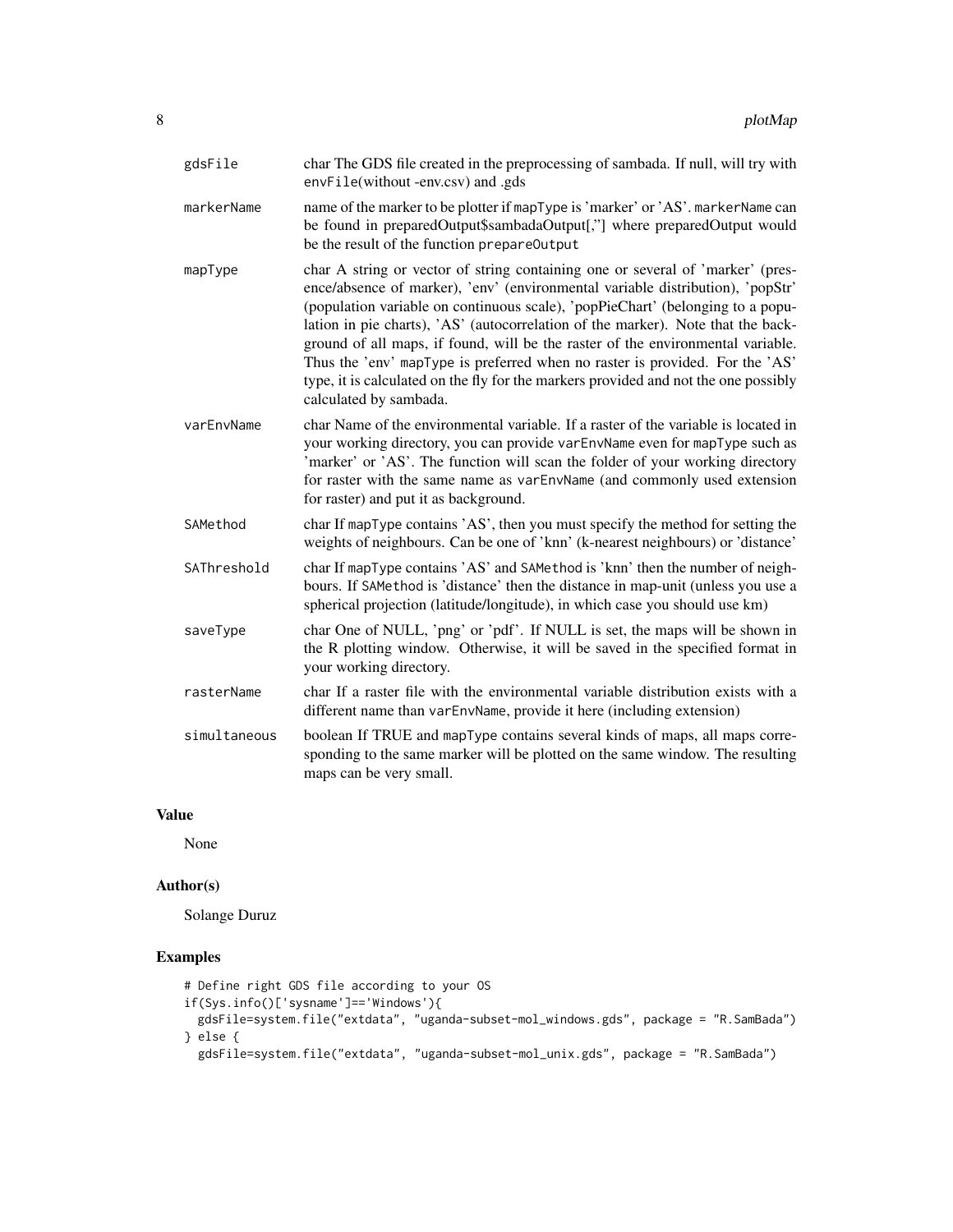#### <span id="page-8-0"></span>plotResultInteractive 9

```
}
#############
# Run plotMap
#############
plotMap(envFile=system.file("extdata", "uganda-subset-env-export.csv", package = "R.SamBada"),
    x='longitude', y='latitude', locationProj=4326, popStrCol='pop1', gdsFile=gdsFile,
     markerName='Hapmap28985-BTA-73836_GG', mapType='marker', varEnvName='bio1',
     simultaneous=FALSE)
# Maps of marker and population structure (two subplot)
plotMap(envFile=system.file("extdata", "uganda-subset-env-export.csv", package = "R.SamBada"),
     'longitude','latitude', locationProj=4326, popStrCol='pop1',
     gdsFile=gdsFile, markerName='Hapmap28985-BTA-73836_GG',
    mapType=c('marker', 'popStr'), varEnvName='bio1', simultaneous=TRUE)
```
<span id="page-8-1"></span>plotResultInteractive *Interactive plotting of results*

#### Description

Plots the manhattan plot for a given environmental variable. The plot is interactive and a map of the distribution of the marker can be retrieved as well as nearby genes listed in Ensembl.

#### Usage

```
plotResultInteractive(preparedOutput, varEnv, envFile, species = NULL,
 pass = NULL, x = NULL, y = NULL, valueName = "pvalueG",chromo = "all", gdsFile = NULL, IDCol = NULL, popStrCol = NULL,ensemblHost = "www.ensembl.org")
```

|         | prepared output char The prepared output list from prepare output function                                                                                                                                                                                                                                                                                                                                                                   |
|---------|----------------------------------------------------------------------------------------------------------------------------------------------------------------------------------------------------------------------------------------------------------------------------------------------------------------------------------------------------------------------------------------------------------------------------------------------|
| varEnv  | char The name of the environmental variable one wish to study (as in the header<br>of envFile)                                                                                                                                                                                                                                                                                                                                               |
| envFile | char The file containing the input environmental variable of sambada.                                                                                                                                                                                                                                                                                                                                                                        |
| species | char The abbreviated latin name of the species without capitals nor punctuation<br>(e.g. btaurus, chircus,). Can be set to null if species not present in ensembl<br>database. !!! Warning !!! This function only works for species for which a<br>SNP dataset is available in ensembl. You can check the list using the follow-<br>ing R command: snp_dataset = biomaRt::useMart('ENSEMBL_MART_SNP');<br>biomaRt::listDatasets(snp_dataset) |
| pass    | integer Number of BP around a SNP in which to look for an annotation in En-<br>sembl. Set to null if species is null                                                                                                                                                                                                                                                                                                                         |
| X       | char The name of the column corresponding to the x-coordinate in the envFile.<br>Can be set to null if unknown, in this case the maps will not be available                                                                                                                                                                                                                                                                                  |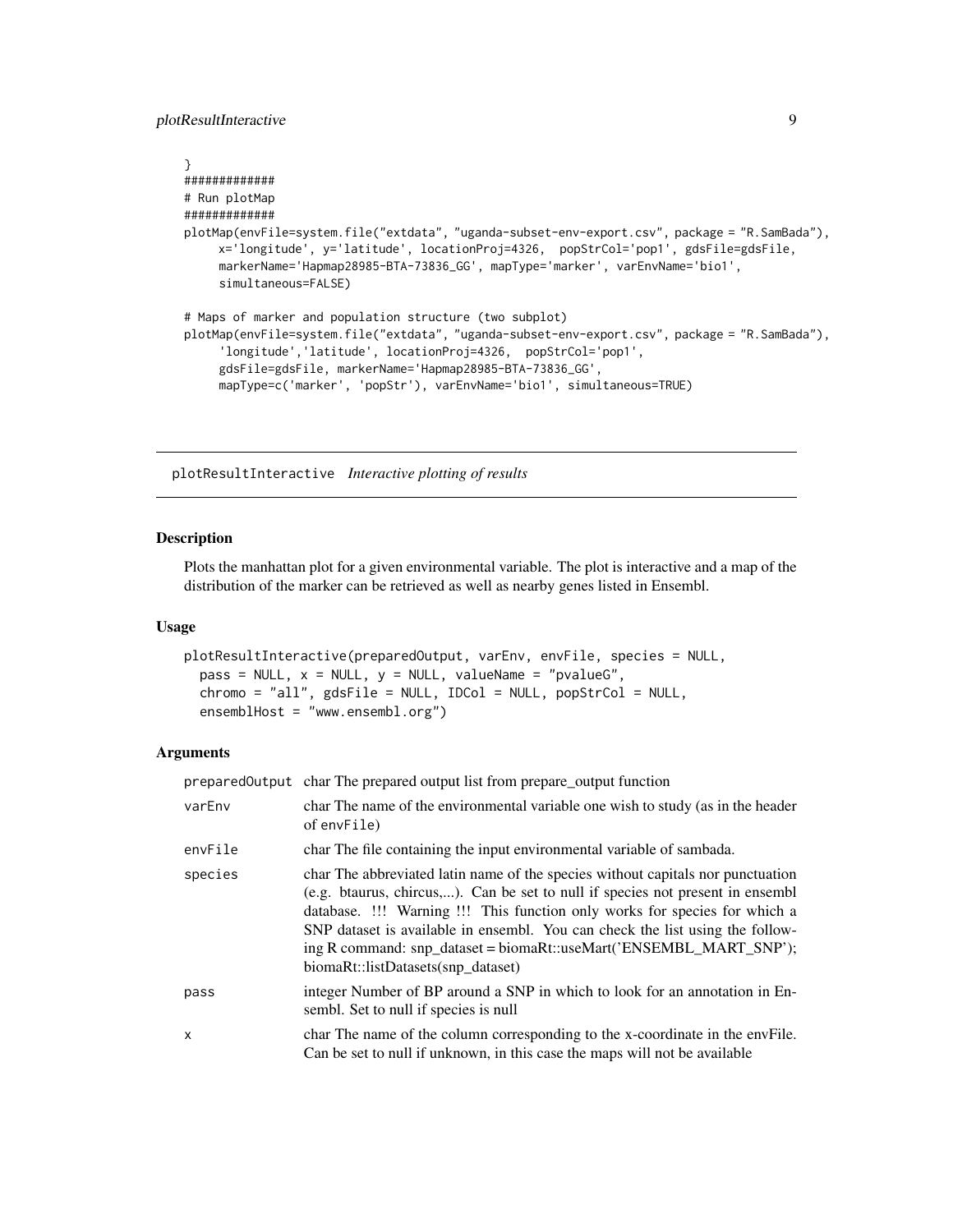| У           | char The name of the column corresponding to the y-coordinate in the env file.<br>Can be set to null if x is null.                                                                                                                                                                                                   |
|-------------|----------------------------------------------------------------------------------------------------------------------------------------------------------------------------------------------------------------------------------------------------------------------------------------------------------------------|
| valueName   | char Name of the p- or q-value one wish to plot the manhattan on. This can be<br>either pvalueG, pvalueW, qvalueG, qvalueW for G- or Waldscore respectively.                                                                                                                                                         |
| chromo      | char/integer Name or vector of name of the chromosome to investigate. If all is<br>chosen (default), all numerical chromosome will be mapped. If your sambada<br>output is large (typically if you are working with more than 50K genomic file),<br>you should probably map a subset of your dataset (e.g. chromo=1) |
| gdsFile     | char The GDS file created in the preprocessing of sambada. If null, will try with<br>envFile(without -env.csv or -env-export.csv) and .gds                                                                                                                                                                           |
| IDCol       | char The name of the column in envFile corresponding to the ID of the indi-<br>vidual. If provided, hover on the output map will give the id of the animal                                                                                                                                                           |
| popStrCol   | char The name or vector of name of column(s) in $envFile$ describing population<br>structure. If provided, additional layers on the map will be available representing<br>population structure.                                                                                                                      |
| ensemblHost | char The ensembl url as defined in biomaRt::useMart. Useful to access archived<br>version of ensembl dataset.                                                                                                                                                                                                        |

#### Details

This function opens a local web-page first showing a manhattan plot. By clicking on a marker, a list of information is shown (chromosome and exact position, ensembl gene within the determined window, variant consequence on the protein and if the SNP is correlated with other variables). A map also shows the geographical distribution of the marker (presence/absence), the environmental variable and if present the population variable. On the right of the plot, the variable to be plotted can be checked in the list by clicking on it. Also two boxplots shows the distribution of the environmental variables for individuals with and without the marker. The scale of the y-axis is the unit of the environmental variable.

#### Value

None

#### Author(s)

Solange Duruz

#### Examples

## Not run: # Example with data from the package # First copy needed files into the temporary directory file.copy(system.file("extdata", "uganda-subset-mol-Out-2.csv", package = "R.SamBada"), file.path(tempdir(),'uganda-subset-mol-Out-2.csv'), overwrite=TRUE) file.copy(system.file("extdata", "uganda-subset-mol-storey.csv", package = "R.SamBada"), file.path(tempdir(),'uganda-subset-mol-storey.csv'), overwrite=TRUE) file.copy(system.file("extdata", "uganda-subset-env-export.csv", package = "R.SamBada"), file.path(tempdir(),'uganda-subset-env-export.csv'), overwrite=TRUE)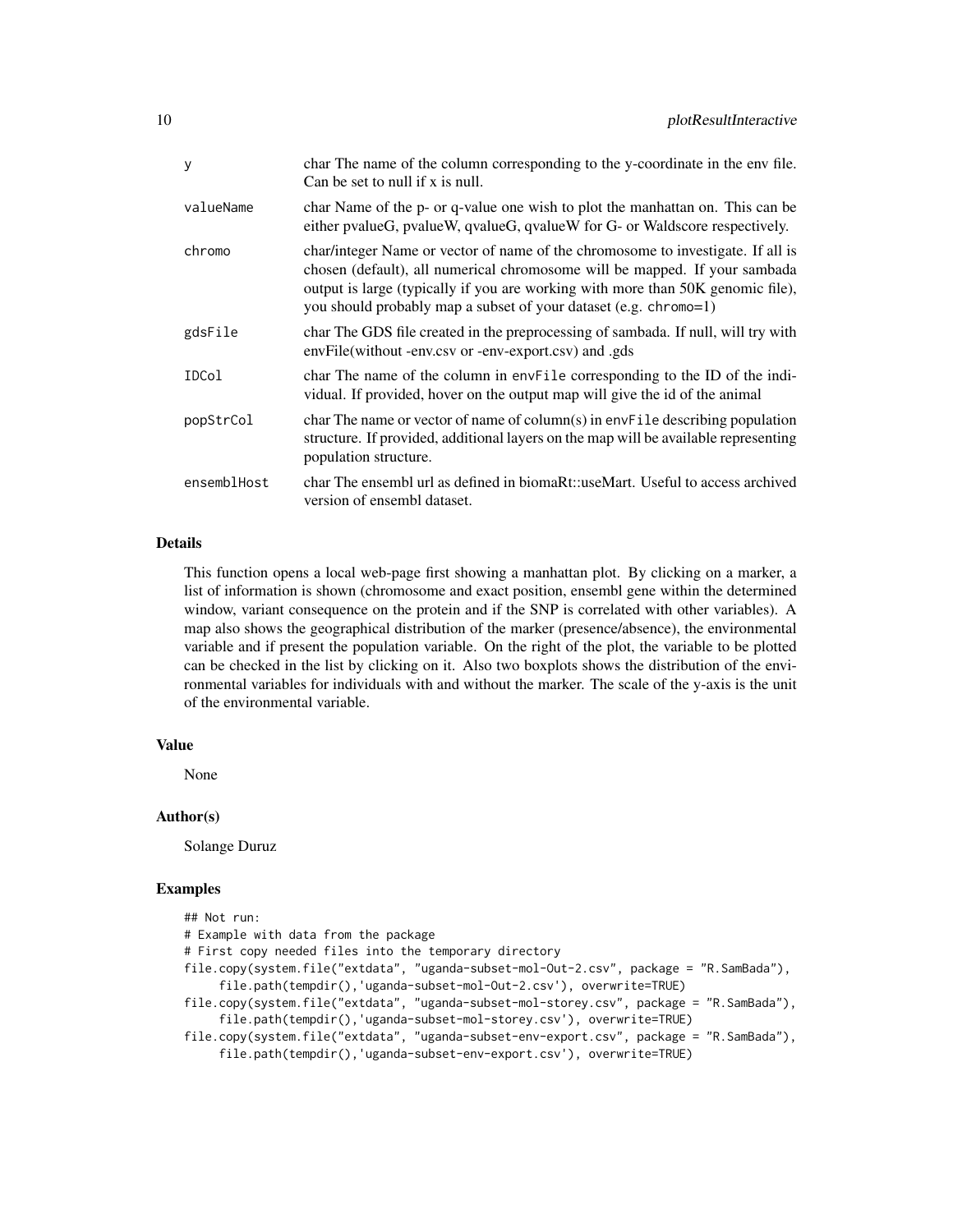#### <span id="page-10-0"></span>prepareEnv 11

```
if(Sys.info()['sysname']=='Windows'){
 file.copy(system.file("extdata", "uganda-subset-mol_windows.gds", package = "R.SamBada"),
     file.path(tempdir(),'uganda-subset-mol.gds'), overwrite=TRUE) #If you run Windows
} else {
 file.copy(system.file("extdata", "uganda-subset-mol_unix.gds", package = "R.SamBada"),
     file.path(tempdir(),'uganda-subset-mol.gds'), overwrite=TRUE)
}
# Run prepareOutput
prep=prepareOutput(file.path(tempdir(),'uganda-subset-mol'),2,popStr=TRUE,
     interactiveChecks=FALSE)
###################
# Run plotResultInteractive
###################
plotResultInteractive(prep,'bio1','uganda-subset-env-export.csv',species='btaurus',
     pass=25000,x='longitude',y='latitude', gdsFile='uganda-subset-mol.gds',
     IDCol='short_name',popStrCol='pop1')
## End(Not run)
```
prepareEnv *Prepare environmental input*

#### **Description**

Writes a new environmental file that sambada can work with after having removed too correlated variables. Also calculates population structure from a PCA in SNPRelate and add it at the end of the environmental file

#### Usage

```
prepareEnv(envFile, outputFile, maxCorr, idName, separator = "".
  genofile = NULL, numPc = 0.5, mafThresh = NULL,missingnessThresh = NULL, ldThresh = NULL, numPop = -1,
  clustMethod = "kmeans", includeCol = NULL, excludeCol = NULL,
  popStrCol = NULL, x, y, locationProj, interactiveChecks = FALSE,
  verbose = TRUE)
```

| envFile    | char Name of the input environmental file (must be in active directory). Can be<br>.csv or .shp                                                                                                                                                                                                           |
|------------|-----------------------------------------------------------------------------------------------------------------------------------------------------------------------------------------------------------------------------------------------------------------------------------------------------------|
| outputFile | char Name of the output file. Must have a .csv extension.                                                                                                                                                                                                                                                 |
| maxCorr    | double A number between 0 and 1 specifying the maximum allowable correla-<br>tion coefficient between environmental files. If above (in absolute value), one of<br>the variables will be deleted (the kept variable among the two will always be the<br>one that appears first in the environmental file) |
| idName     | char Name of the id in the environmental file matching the one of genoFile                                                                                                                                                                                                                                |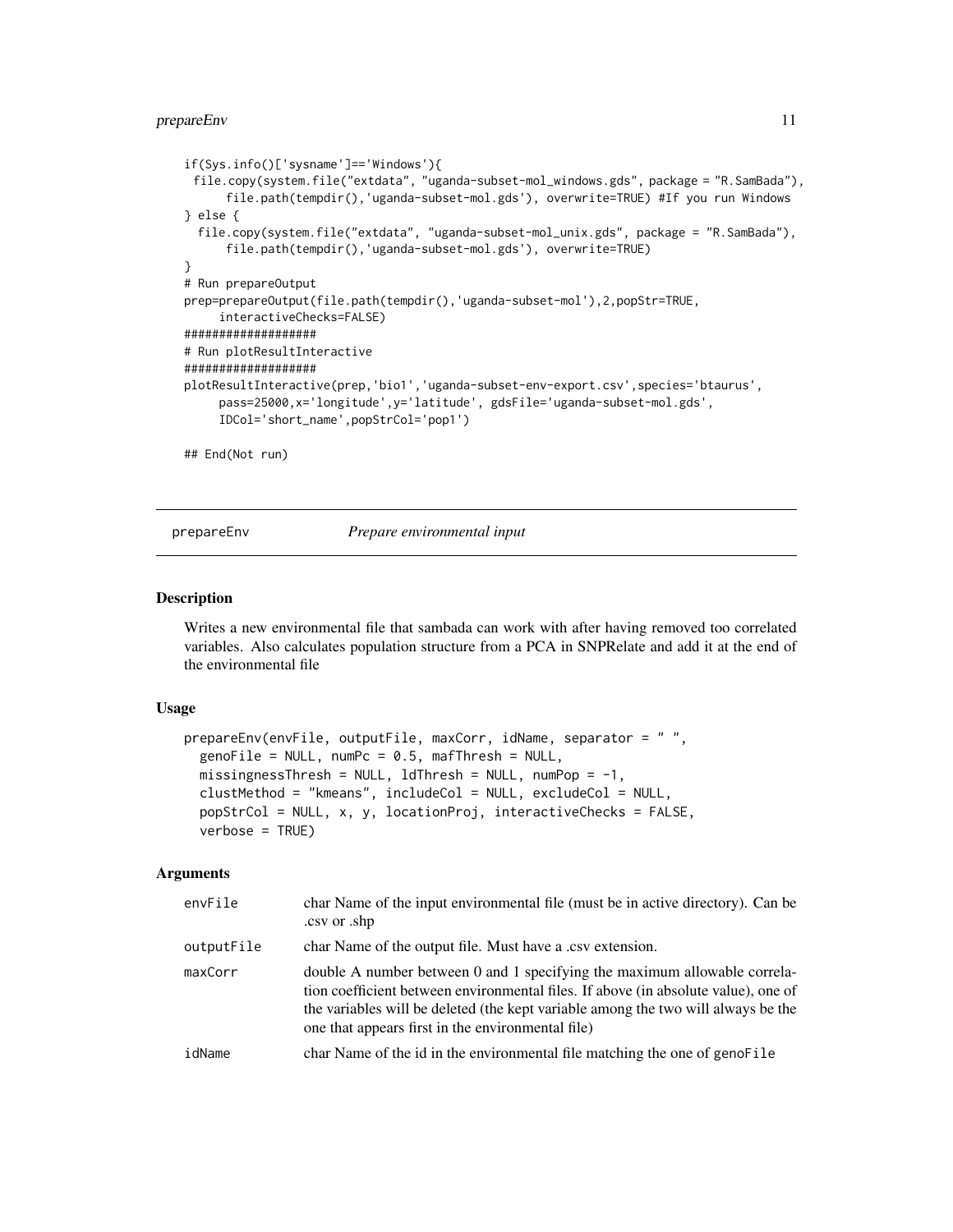| separator         | char If envFile is .csv, the separator character. If file created with create_env,<br>separator is ''                                                                                                                                                                                                                                                                                                                                                                                                                                                                     |
|-------------------|---------------------------------------------------------------------------------------------------------------------------------------------------------------------------------------------------------------------------------------------------------------------------------------------------------------------------------------------------------------------------------------------------------------------------------------------------------------------------------------------------------------------------------------------------------------------------|
| genoFile          | char (optional) Name of the input genomic file (must be in active directory).<br>If not null, population variable will be calculated from a PCA relying on the<br>SNPRelate package. Can be .gds, .ped, .bed, .vcf. If different from .gds, a gds<br>file (SNPRelate specific format) will be created                                                                                                                                                                                                                                                                     |
| numPc             | double If above 1, number of principal components to analyze. If between 0 and<br>1, automatic detection of number of PC (the program will find the first leap in<br>the proportion of variance where the ratio (difference in variance between PC<br>x and $x+1$ )/(variance of PC x) is greater than numPc. If 0, PCA and population<br>structure will not be computed: in that case, the genoFile will only be used to<br>make the sample order in the envFile match the one of the genoFile (necessary<br>for sambada's computation). Set it to 0 if genoFile is null |
| mafThresh         | double A number between 0 and 1 specifying the Major Allele Frequency (MAF)<br>filtering when computing PCA (if null no filtering on MAF will be computed)                                                                                                                                                                                                                                                                                                                                                                                                                |
| missingnessThresh |                                                                                                                                                                                                                                                                                                                                                                                                                                                                                                                                                                           |
|                   | double A number between 0 and 1 specifying the missing rate filtering when<br>computing PCS(if null no filtering on missing rate will be computed)                                                                                                                                                                                                                                                                                                                                                                                                                        |
| ldThresh          | double A number between 0 and 1 specifying the linkage disequilibrium (LD)<br>rate filtering before computing the PCA (if null no filtering on LD will be com-<br>puted)                                                                                                                                                                                                                                                                                                                                                                                                  |
| numPop            | integer If not null, clustering based on numPc first PC will be computed to divide<br>into numPop populations. If -1 automatic detection of number of cluster (elbow<br>method if clustMethod = 'kmeans', maximise branch length if clustMethod =<br>'hclust'). If null, no clustering will be computed: if genoFile is set, principal<br>component scores will be included as population information in the final file.                                                                                                                                                  |
| clustMethod       | char One of 'kmeans' or 'hclust' for K-means and hierarchical clustering re-<br>spectively. Default 'kmeans'                                                                                                                                                                                                                                                                                                                                                                                                                                                              |
| includeCol        | character vector Columns in the environmental file to be considered as variables.<br>If none specified, all numeric variables will be considered as env var except for<br>the id                                                                                                                                                                                                                                                                                                                                                                                          |
| excludeCol        | character vector Columns in the environmental file to exclude in the output (non-<br>variable column). If none specified, all numeric variables will be considered as<br>environmental variables except for the id                                                                                                                                                                                                                                                                                                                                                        |
| popStrCol         | character vector Columns in the environmental file describing population struc-<br>ture (ran elsewhere). Those columns won't be excluded when correlated with<br>environmental files                                                                                                                                                                                                                                                                                                                                                                                      |
| х                 | character Name of the column corresponding to the x coordinate (or longitude<br>if spherical coordinate). If not null, x column won't be removed even if corre-<br>lated with other variable. This parameter is also used to display the map of the<br>population structure.                                                                                                                                                                                                                                                                                              |
| у                 | character Name of the column corresponding to the y coordinate (or latitude if<br>spherical coordinate). If not null, y column won't be removed even if corre-<br>lated with other variable. This parameter is also used to display the map of the<br>population structure.                                                                                                                                                                                                                                                                                               |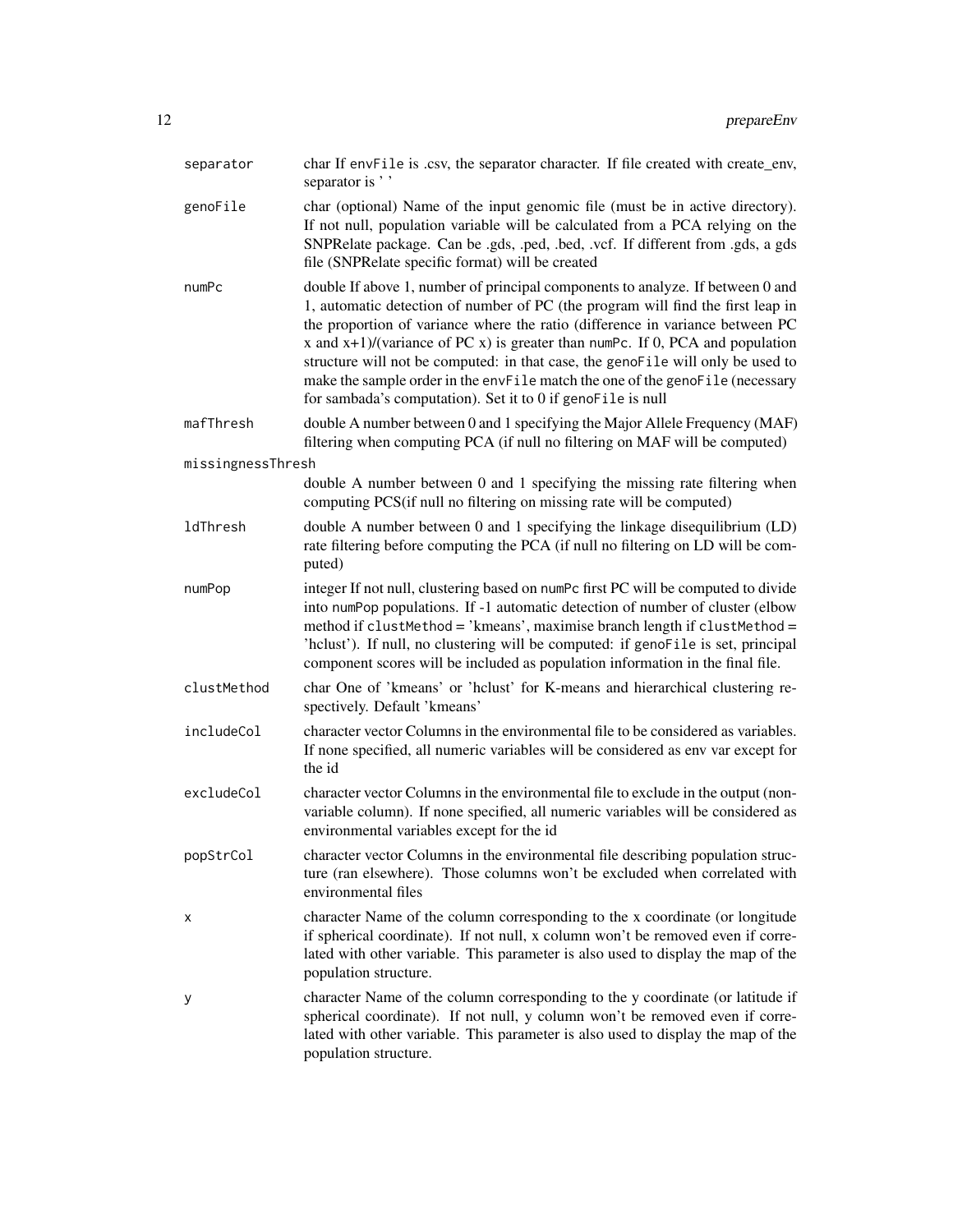#### prepareEnv 13

| locationProj      | integer EPSG code of the projection of x-y coordinate                                                                                                                                                                               |
|-------------------|-------------------------------------------------------------------------------------------------------------------------------------------------------------------------------------------------------------------------------------|
| interactiveChecks |                                                                                                                                                                                                                                     |
|                   | logical If TRUE, plots will show up showing number of populations chosen, and<br>correlation between variables and the user can interactively change the chosen<br>threshold for maxCorr and numPop (optional, default value=FALSE) |
| verbose           | boolean If true show information about progress of the process                                                                                                                                                                      |

#### Details

The population structure is calculated as a PCA of all the SNPs that pass the filtering (maf, ld, missingness). You can either choose to use the score of the X first components to evaluate the population structure (set 'numPop' to NULL) or you can compute a "membership coefficient" to a cluster of individuals based on the scores on the first X components. You can choose between two clustering algorithm (k-means or hierarchical cluster in the 'clustMethod' argument). One of the option to decide the number of PCs that you should keep is to detect a bump in the proportion of variance explained and keep all the PC before the bump.

#### Value

None

#### Author(s)

Solange Duruz, Oliver Selmoni

```
################
# Run prepareEnv
################
#Without calculating population structure.
prepareEnv(envFile=system.file("extdata", "uganda-subset-env.csv", package = "R.SamBada"),
     outputFile=file.path(tempdir(),'uganda-subset-env-export.csv'), maxCorr=0.8,
     numPc=0, idName='short_name', x='longitude',y='latitude', locationProj=4326,
     interactiveChecks = FALSE)
# While it is not mandatory to provide gdsFile, it is recommended to define it so that IDs
# in envrionmental and genomic file are in the same order (gdsFile also needed to compute
# population structure)
# determine gdsFile according to OS
if(Sys.info()['sysname']=='Windows'){
 gdsFile="uganda-subset-mol_windows.gds"
} else {
 gdsFile="uganda-subset-mol_unix.gds"
}
#Calculating PCA-based population structure
prepareEnv(envFile=system.file("extdata", "uganda-subset-env.csv", package = "R.SamBada"),
     outputFile=file.path(tempdir(),'uganda-subset-env-export.csv'), maxCorr=0.8,
    idName='short_name', genoFile=system.file("extdata", gdsFile, package = "R.SamBada"),
```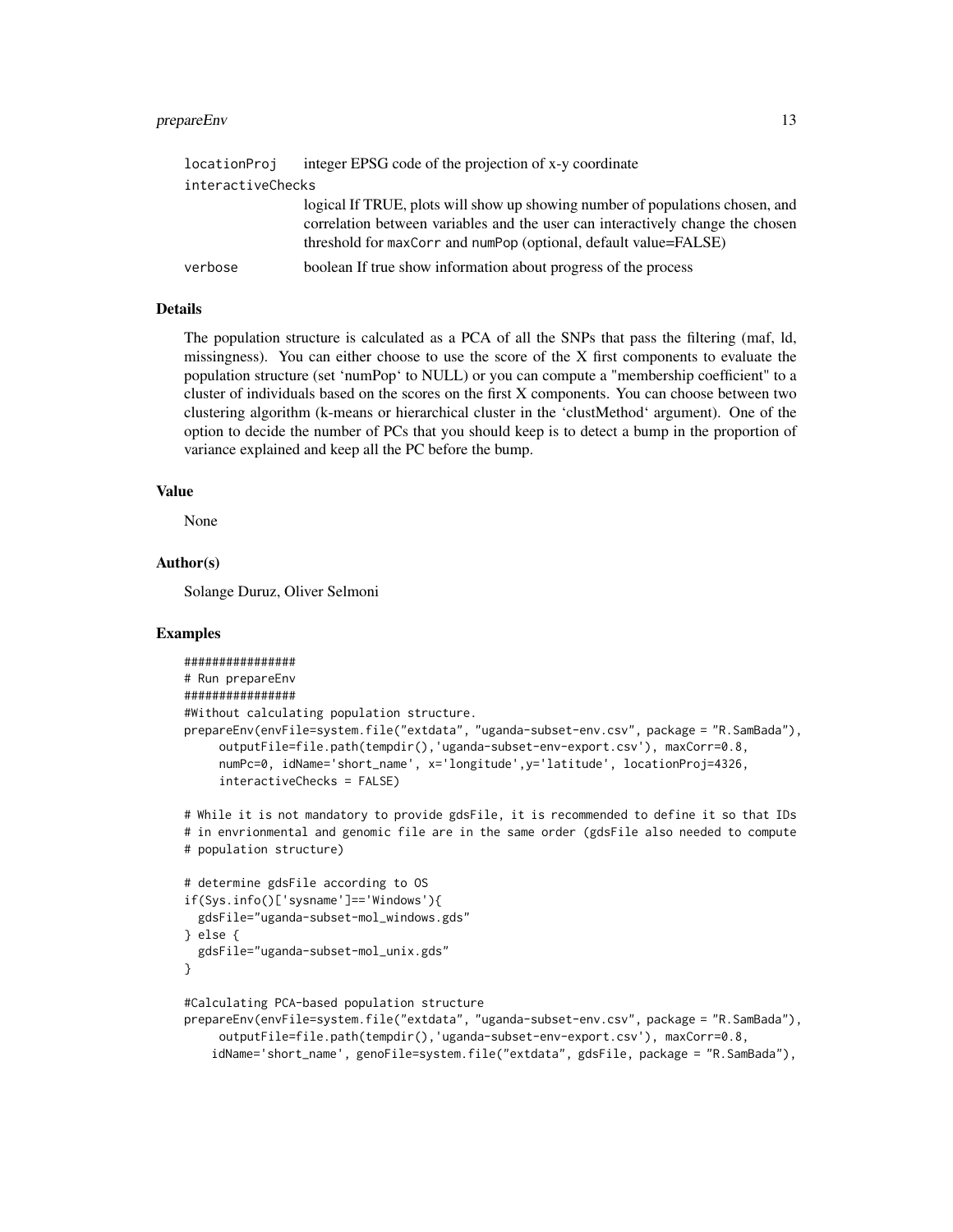```
numPc=0.2, mafThresh=0.05, missingnessThresh=0.1, ldThresh=0.2, numPop=NULL,
     x='longitude', y='latitude', locationProj=4326, interactiveChecks = TRUE)
#Calculating structure membership coefficient based on kmeans clustering
prepareEnv(envFile=system.file("extdata", "uganda-subset-env.csv", package = "R.SamBada"),
```

```
outputFile=file.path(tempdir(),'uganda-subset-env-export.csv'), maxCorr=0.8,
idName='short_name', genoFile=system.file("extdata", gdsFile, package = "R.SamBada"),
 numPc=0.2, mafThresh=0.05, missingnessThresh=0.1, ldThresh=0.2, numPop=NULL,
x='longitude', y='latitude', locationProj=4326, interactiveChecks = TRUE)
```
<span id="page-13-1"></span>

```
prepareGeno Prepare genomic input
```
#### Description

Writes a new genomic file that sambada can work with after having applied the selected genomic filtering options. For this function you need SamBada to be installed on your computer; if this is not already the case, you can do this with downloadSambada() - for Mac users, please read the details in downloadSambada's documentation. The output file has the same name as the input file but with a .csv extension

#### Usage

```
prepareGeno(fileName, outputFile, saveGDS, mafThresh = NULL,
 missingnessThresh = NULL, ldThresh = NULL, mgfThresh = NULL,
 directory = NULL, interactiveChecks = FALSE, verbose = FALSE)
```

| fileName          | char Name of the input file (must be in active directory). Can be .gds, .ped, .bed,<br>.vcf. If different from .gds, a gds file (SNPRelate specific format) will be created<br>unless no filtering options are chosen |
|-------------------|-----------------------------------------------------------------------------------------------------------------------------------------------------------------------------------------------------------------------|
| outputFile        | char Name of the output file. Must be a .csv                                                                                                                                                                          |
| saveGDS           | logical If true (and if the input file extension is different from GDS) the GDS<br>file will be saved. We recommend to set this parameter to TRUE to save time in<br>subsequent functions that rely on GDS file       |
| mafThresh         | double A number between 0 and 1 specifying the Major Allele Frequency (MAF)<br>filtering (if null no filtering on MAF will be computed)                                                                               |
| missingnessThresh |                                                                                                                                                                                                                       |
|                   | double A number between 0 and 1 specifying the missing rate filtering (if null<br>no filtering on missing rate will be computed)                                                                                      |
| ldThresh          | double A number between 0 and 1 specifying the linkage disequilibrium $(LD)$<br>rate filtering (if null no filtering on LD will be computed)                                                                          |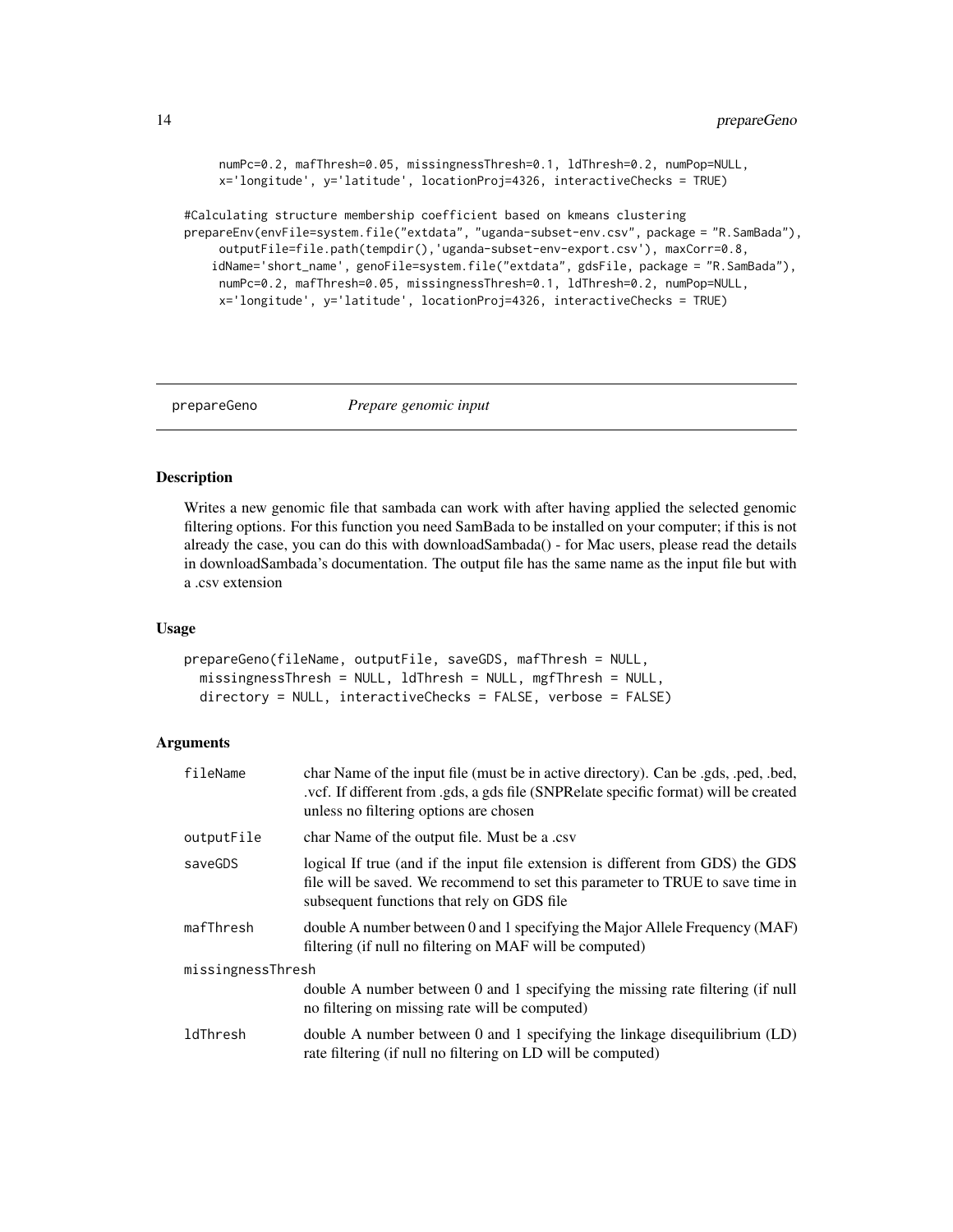| mgfThresh         | double A number between 0 and 1 specifying the Major Genotype Frequency                                                                                 |
|-------------------|---------------------------------------------------------------------------------------------------------------------------------------------------------|
|                   | (MGF) rate filtering (if null no filtering on MGF will be computed). NB: sam-                                                                           |
|                   | bada computations rely on genotypes. NB2: The code is written in $C++$ and                                                                              |
|                   | needs to be compiled on your computer, therefore Rtools is needed if this pa-<br>rameter is not null.                                                   |
| directory         | char The directory where binaries of sambada are saved. This parameter is<br>not necessary if directory path is permanently stored in the PATH environ- |
|                   | mental variable or if a function invoking sambada executable (prepareGeno or<br>sambadaParallel) has been already run in the R active session.          |
| interactiveChecks |                                                                                                                                                         |
|                   | logical If TRUE, plots will show up showing distribution of allele frequency                                                                            |
|                   | etc and the user can interactively change the chosen threshold for mafThresh,<br>missingnessThresh, mgfThresh (optional, default value=FALSE)           |
| verbose           | logical Turn on verbose mode                                                                                                                            |

#### Value

None

#### Author(s)

Solange Duruz, Oliver Selmoni

```
# Example with data from the package
# You first need to download sambada and add the directory input parameter to specify where
# you saved it, unless you add it to your PATH environmental varialbe
#################
# Run prepareGeno
#################
# Example with ped input file, no filtering
prepareGeno(system.file("extdata", "uganda-subset-mol.ped", package = "R.SamBada"),
   outputFile=file.path(tempdir(),'/uganda-subset-mol.csv'),FALSE, interactiveChecks=FALSE)
# Example with gds file and filtering
# Define right GDS file according to your OS
if(Sys.info()['sysname']=='Windows'){
 gdsFile=system.file("extdata", "uganda-subset-mol_windows.gds", package = "R.SamBada")
} else {
 gdsFile=system.file("extdata", "uganda-subset-mol_unix.gds", package = "R.SamBada")
}
prepareGeno(gdsFile, outputFile=file.path(tempdir(),'/uganda-subset-mol.csv'),
     saveGDS=FALSE,mafThresh=0.05, missingnessThresh=0.1,interactiveChecks=FALSE)
# Run prepareGeno with interactiveChecks=TRUE
prepareGeno(fileName=system.file("extdata", "uganda-subset-mol.ped", package = "R.SamBada"),
     outputFile=file.path(tempdir(),'/uganda-subset-mol.csv'),TRUE, mafThresh=0.05,
```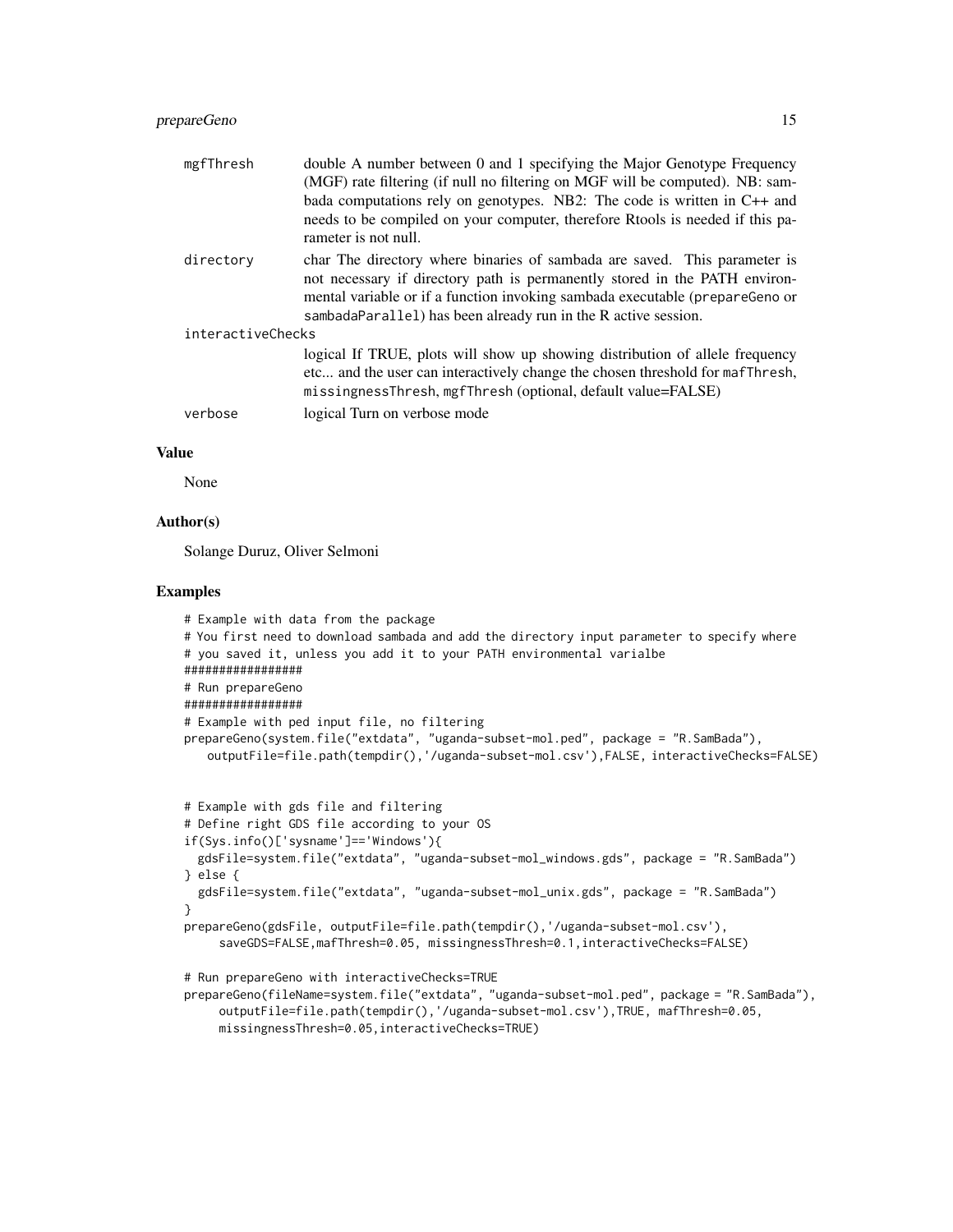<span id="page-15-1"></span><span id="page-15-0"></span>

#### Description

Read sambada's output and prepare it by retrieving the snp position and chromosome (useful for plotting manhattan)

#### Usage

```
prepareOutput(sambadaname, dimMax, gdsFile = NULL, popStr = FALSE,
 nrows = NULL, interactiveChecks = TRUE)
```
#### Arguments

| sambadaname       | char The name of the genofile without extension name given to sambada (or<br>outputfile of sambada without the ending -Out-Dim.csv)                                                                                                                                                                                                                                                                                                                                                                                                                                                                                                                                 |
|-------------------|---------------------------------------------------------------------------------------------------------------------------------------------------------------------------------------------------------------------------------------------------------------------------------------------------------------------------------------------------------------------------------------------------------------------------------------------------------------------------------------------------------------------------------------------------------------------------------------------------------------------------------------------------------------------|
| dimMax            | integer The maximum number of dimension given in sambada                                                                                                                                                                                                                                                                                                                                                                                                                                                                                                                                                                                                            |
| gdsFile           | char Name of the gds file associated with sambada's input file. If null, will try<br>with sambadaname.gds                                                                                                                                                                                                                                                                                                                                                                                                                                                                                                                                                           |
| popStr            | logical Indicates whether sambada was run using the POPSTRVAR parameter<br>( <i>i.e.</i> population structure was taken into account). Default false                                                                                                                                                                                                                                                                                                                                                                                                                                                                                                                |
| nrows             | integer Specifies the number of line to read from the input file. Useful if saveType<br>'END ALL' was used in sambadaParallel and that the number of models run<br>is large so that the reading and processing is too slow. The saveType 'END'<br>parameter ensures that most significant models are located at the top of the file.                                                                                                                                                                                                                                                                                                                                |
| interactiveChecks |                                                                                                                                                                                                                                                                                                                                                                                                                                                                                                                                                                                                                                                                     |
|                   | logical If TRUE, plots showing the distribution of p-values and estimates of pi0<br>(to adjust q-values) will be drawn. According to Storey's method to calculate<br>q-values (Storey, J. D. (2003). The positive false discovery rate: a Bayesian<br>interpretation and the q-value. The Annals of Statistics, 31(6), 2013-2035), you<br>need to estimate a pi0 parameter which can be derived from an histogram of<br>p-values. Pi0 corresponds to the limit when $p$ -value $\rightarrow$ 1. The histogram should<br>reach a plateau with increasing p-value. It this is not the case, q-values might<br>not be the best option to correct for multiple testing. |

#### Value

a list containing a) \$sambadaOutput a matrix containing the output from sambada with 3 additional column: corresponding snp, chromosome and position of the marker b) \$chrSNPNum The total number of SNPs in each chromosome c) \$chrMaxPos The highest position found in each chromosome

#### Author(s)

Solange Duruz, Sylvie Stucki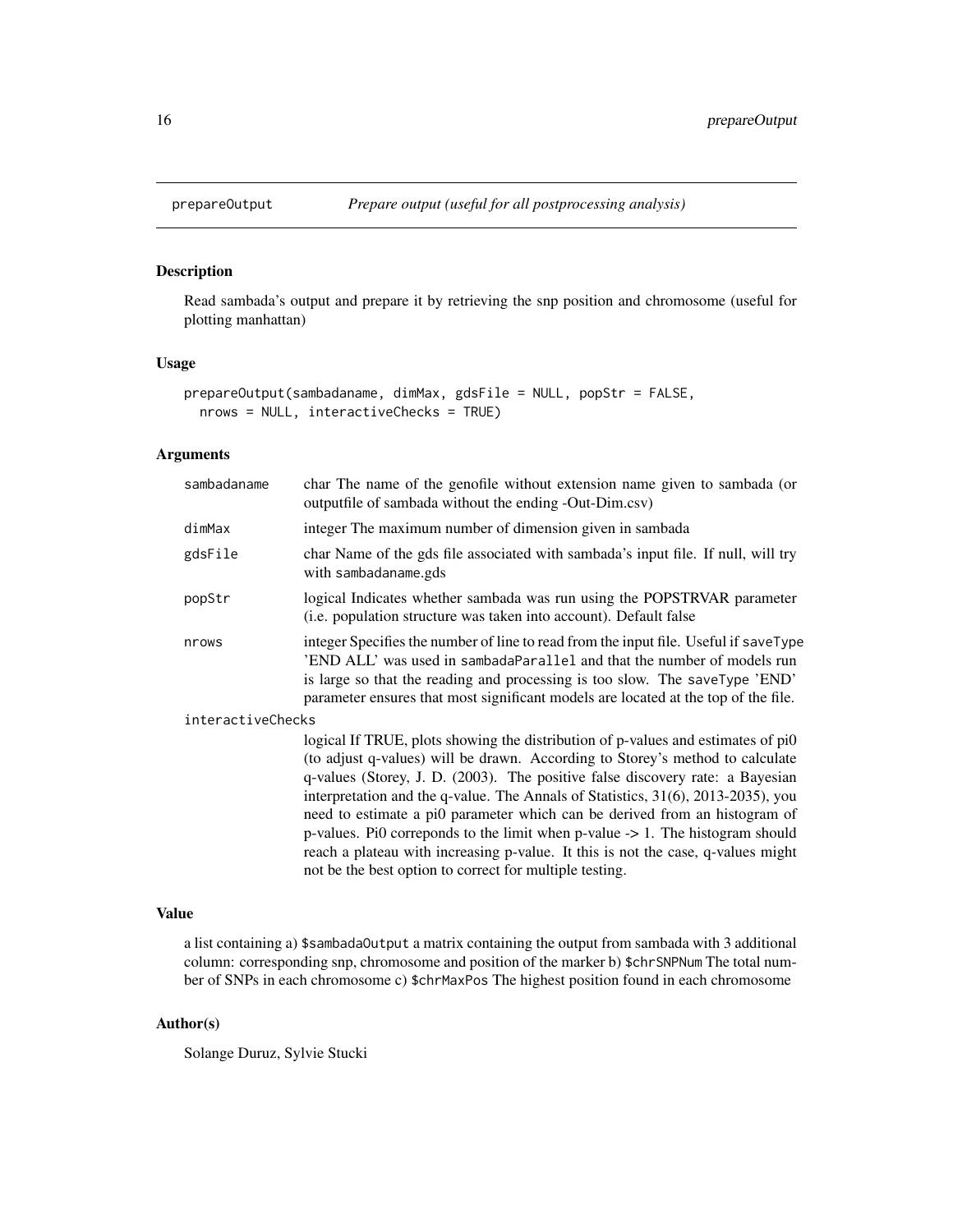#### <span id="page-16-0"></span>sambadaParallel 17

#### Examples

```
# Example with data from the package
# First copy needed files into the temporary directory
file.copy(system.file("extdata", "uganda-subset-mol-Out-2.csv", package = "R.SamBada"),
     file.path(tempdir(),'uganda-subset-mol-Out-2.csv'), overwrite=TRUE)
file.copy(system.file("extdata", "uganda-subset-mol-storey.csv", package = "R.SamBada"),
     file.path(tempdir(),'uganda-subset-mol-storey.csv'), overwrite=TRUE)
if(Sys.info()['sysname']=='Windows'){
 file.copy(system.file("extdata", "uganda-subset-mol_windows.gds", package = "R.SamBada"),
      file.path(tempdir(),'uganda-subset-mol.gds'), overwrite=TRUE) #If you run Windows
} else {
 file.copy(system.file("extdata", "uganda-subset-mol_unix.gds", package = "R.SamBada"),
      file.path(tempdir(),'uganda-subset-mol.gds'), overwrite=TRUE)
}
###################
# Run prepareOutput
###################
prep=prepareOutput(file.path(tempdir(),'uganda-subset-mol'),2,popStr=TRUE,
     interactiveChecks=FALSE)
```
<span id="page-16-1"></span>sambadaParallel *Run sambada on parallel cores*

#### Description

Read samBada's input file to retrieve necessary information (number of individuals etc...), split the dataset using SamBada's Supervision tool, run sambada on the splitted dataset and merge all using Supervision. For this function you need SamBada to be installed on your computer; if this is not already the case, you can do this with downloadSambada() - for Mac users, please read the details in downloadSambada's documentation. This function produces the following output files: outputFile-Out-0.csv to outputFile-Out-dimMax.csv as well as outputFile-storey.csv (outputFile and dimMax are parameters of the function). See sambada's documentation for more information. In case you have to specify several words in one parameter, you can either specify them in one string and separate them with a space or add a vector string

#### Usage

```
sambadaParallel(genoFile, envFile, idGeno, idEnv, outputFile, dimMax = 1,
 cores = NULL, wordDelim = " ", saveType = "END BEST 0.05",
 populationVar = NULL, spatial = NULL, autoCorr = NULL,
 shapeFile = NULL, colSupEnv = NULL, colSupMark = NULL,
 subsetVarEnv = NULL, subsetVarMark = NULL, headers = TRUE,
 directory = NULL, keepAllFiles = FALSE)
```

| genoFile | The name of the file in the current directory of genetic information, compliant |
|----------|---------------------------------------------------------------------------------|
|          | with samBada's format (use prepareGeno to transform it)                         |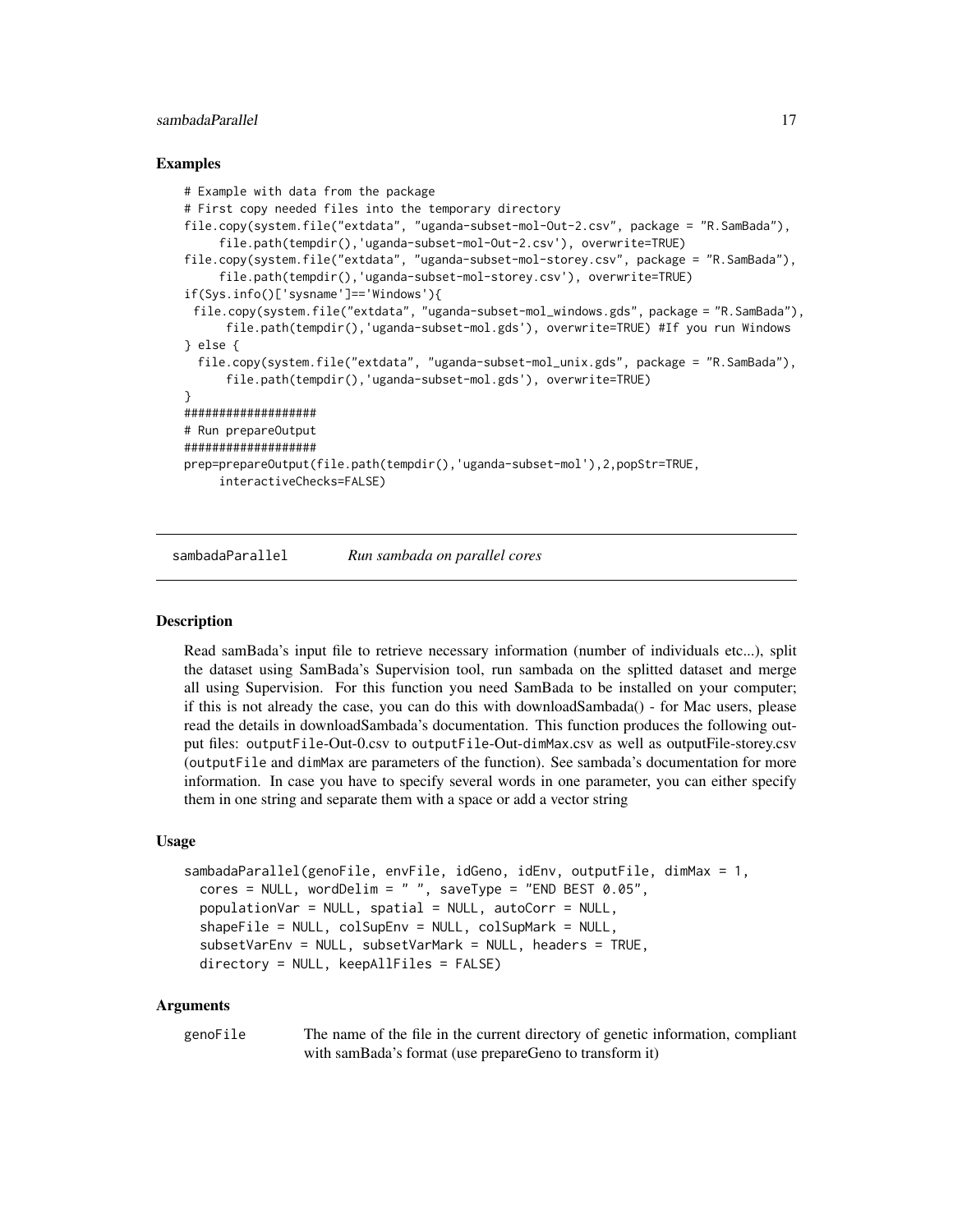| envFile       | The name of the file in the current directory of environmental information (use<br>link{createEnv} to create it and link{prepareEnv} to reduce the correlated<br>dataset and check order)                                                                                                                                                                                                                                                                                   |
|---------------|-----------------------------------------------------------------------------------------------------------------------------------------------------------------------------------------------------------------------------------------------------------------------------------------------------------------------------------------------------------------------------------------------------------------------------------------------------------------------------|
| idGeno        | Name of the column in the genoFile corresponding to the id of the animals                                                                                                                                                                                                                                                                                                                                                                                                   |
| idEnv         | Name of the column in the envFile corresponding to the id of the animals                                                                                                                                                                                                                                                                                                                                                                                                    |
| outputFile    | char Base name(s) for the results file(s). Output files will be created from the<br>base name with suffixes (e.g. -Out-)                                                                                                                                                                                                                                                                                                                                                    |
| dimMax        | Maximum number of environmental variables included in the logistic models.<br>Use 1 for univariate models, 2 for univariate and bivariates models                                                                                                                                                                                                                                                                                                                           |
| cores         | Number of cores to use. If NULL, the #cores-1 will be used where #cores cor-<br>responds to all cores available on your computer.                                                                                                                                                                                                                                                                                                                                           |
| wordDelim     | char Word delimiter of input file(s). Default '',                                                                                                                                                                                                                                                                                                                                                                                                                           |
| saveType      | composed of three words 1) one of 'end' or 'real' to save the result during the<br>analysis or at the end (allows sorting of result) 2) one of 'all' or 'best' to save<br>all models or only significant models 3) If 'best' specify the threshold of signif-<br>icance (before applying Bonferroni's correction). Default 'END BEST 0.05',                                                                                                                                 |
| populationVar | one of 'first' or 'last'. This option indicates whether any explanatory variables<br>represent the population structure. If present, the said population variables must<br>be gathered in the input file, either on the left or on the right side of the group of<br>environmental variables. Default null.                                                                                                                                                                 |
| spatial       | composed of 5 words 1) Column name (or number) for longitude 2) Column<br>name (or number) for latitude 3) one of 'spherical' or 'cartesian': to indicate<br>the type of coordinate 4) one of 'distance', 'gaussian', bisquare' or 'nearest':<br>type of weighting scheme (see sambadoc) 5) Number bandwidth of weighting<br>function: Units are in [m] for spherical coordinates; for cartesian coordinates,<br>units match those of the samples' positions (see sambadoc) |
| autoCorr      | composed of 3 words. 1) one of global, local or both: to indicate the type of<br>spatial autocorrelation to compute. 2) one of env, mark or both: to indicate the<br>variables on which to compute the analysis 3) integer The number of permuta-<br>tion to compute the pseudo p-value. Ex 'global both 999'                                                                                                                                                               |
| shapeFile     | one of yes or no. With this option, the LISA are saved as a shapefile (in addition<br>to the usual output)                                                                                                                                                                                                                                                                                                                                                                  |
| colSupEnv     | char or vector of char $Name(s)$ of the column(s) in the environmental data to be<br>excluded from the analysis. Default NULL                                                                                                                                                                                                                                                                                                                                               |
| colSupMark    | char or vector of char $Name(s)$ of the column(s) in the molecular data to be<br>excluded from the analysis. Default NULL                                                                                                                                                                                                                                                                                                                                                   |
| subsetVarEnv  | char or vector of char Name(s) of the column(s) in the environmental data to<br>be included in the analysis while the other columns are set as inactive. Default<br><b>NULL</b>                                                                                                                                                                                                                                                                                             |
| subsetVarMark | char or vector of char $Name(s)$ of the column(s) in the molecular data to be<br>included in the analysis while the other columns are set as inactive. Default<br><b>NULL</b>                                                                                                                                                                                                                                                                                               |
| headers       | logical Presence or absence of variable names in input files Default TRUE                                                                                                                                                                                                                                                                                                                                                                                                   |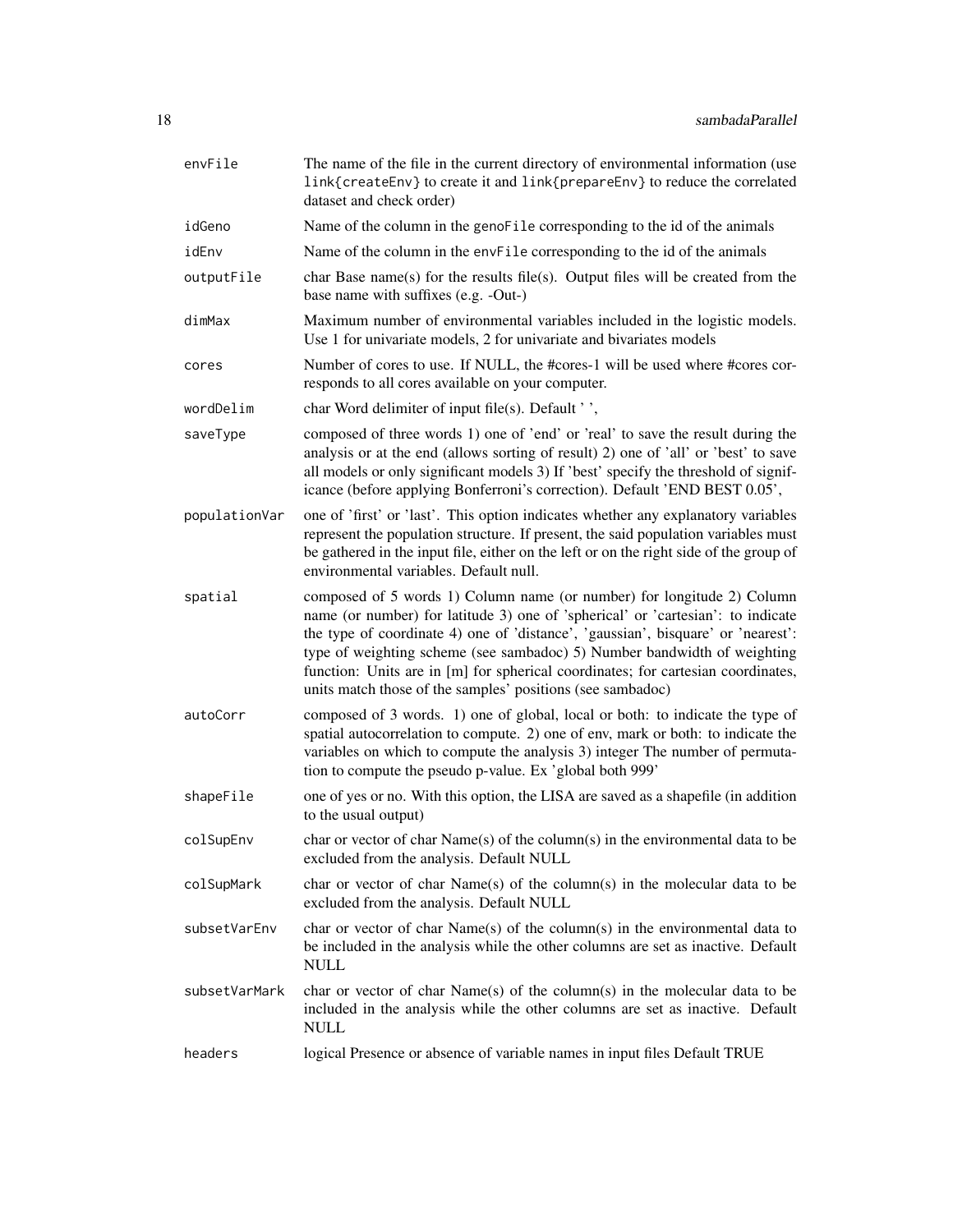#### <span id="page-18-0"></span>setLocation and the setLocation and the setLocation and the setLocation and the setLocation and the setLocation  $19$

| directory    | char The directory where binaries of sambada are saved. This parameter is not   |
|--------------|---------------------------------------------------------------------------------|
|              | necessary if directory path is permanently stored in the PATH environmental     |
|              | variable or if a function invoking sambada executable (prepareGeno or sam-      |
|              | badaParallel) has been already run in the R active session.                     |
| keepAllFiles | logical If TRUE, all parameter files and split geno--<br>removed. Default FALSE |

#### Author(s)

Solange Duruz, Sylvie Stucki

#### Examples

```
# Example with data from the package
# You first need to download sambada with downloadSambada(tempdir())
# Example without population structure, using only one core
sambadaParallel(genoFile=system.file("extdata", "uganda-subset-mol.csv", package = "R.SamBada"),
   envFile=system.file("extdata", "uganda-subset-env-export.csv", package = "R.SamBada"),
     idGeno='ID_indiv', idEnv='short_name', dimMax=1, cores=1, saveType='END ALL',
     outputFile=file.path(tempdir(),'uganda-subset-mol'))
# Example with population structure, using multiple core
sambadaParallel(genoFile=system.file("extdata", "uganda-subset-mol.csv", package = "R.SamBada"),
```

```
envFile=system.file("extdata", "uganda-subset-env-export.csv", package = "R.SamBada"),
 idGeno='ID_indiv', idEnv='short_name', dimMax=2, cores=2, saveType='END ALL',
 populationVar='LAST', outputFile=file.path(tempdir(),'uganda-subset-mol'))
```
<span id="page-18-1"></span>setLocation *Set the location of samples through a local web-application with interactive map*

#### Description

Helps the user defining the location of samples by opening a local web page. If the html fails to open, one must open georeftool.html manually in any web browser: the file is located within the extdata folder of the package. Once opened, the user must upload a file with at least one column corresponding to sample IDs. He can then specify the name of the column corresponding to lat/long if present. For samples without location, he must select the individuals on the list shown and click on a point of the map. The location of the map will be assigned to the chosen samples. When finished, the new file can be downloaded.

#### Usage

```
setLocation()
```
#### Author(s)

Oliver Selmoni, Solange Duruz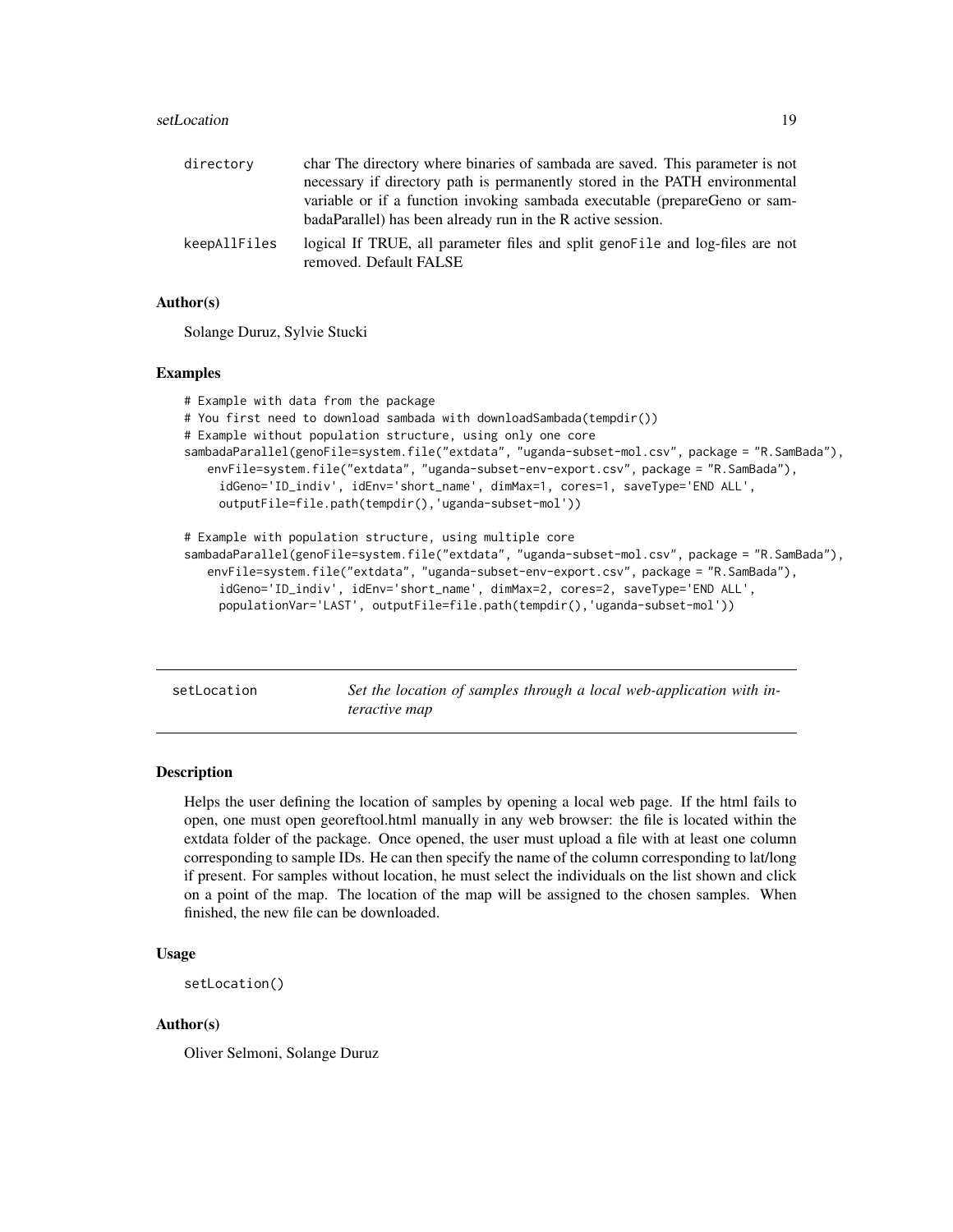20 setLocation

#### Examples

## Not run: setLocation()

## End(Not run)